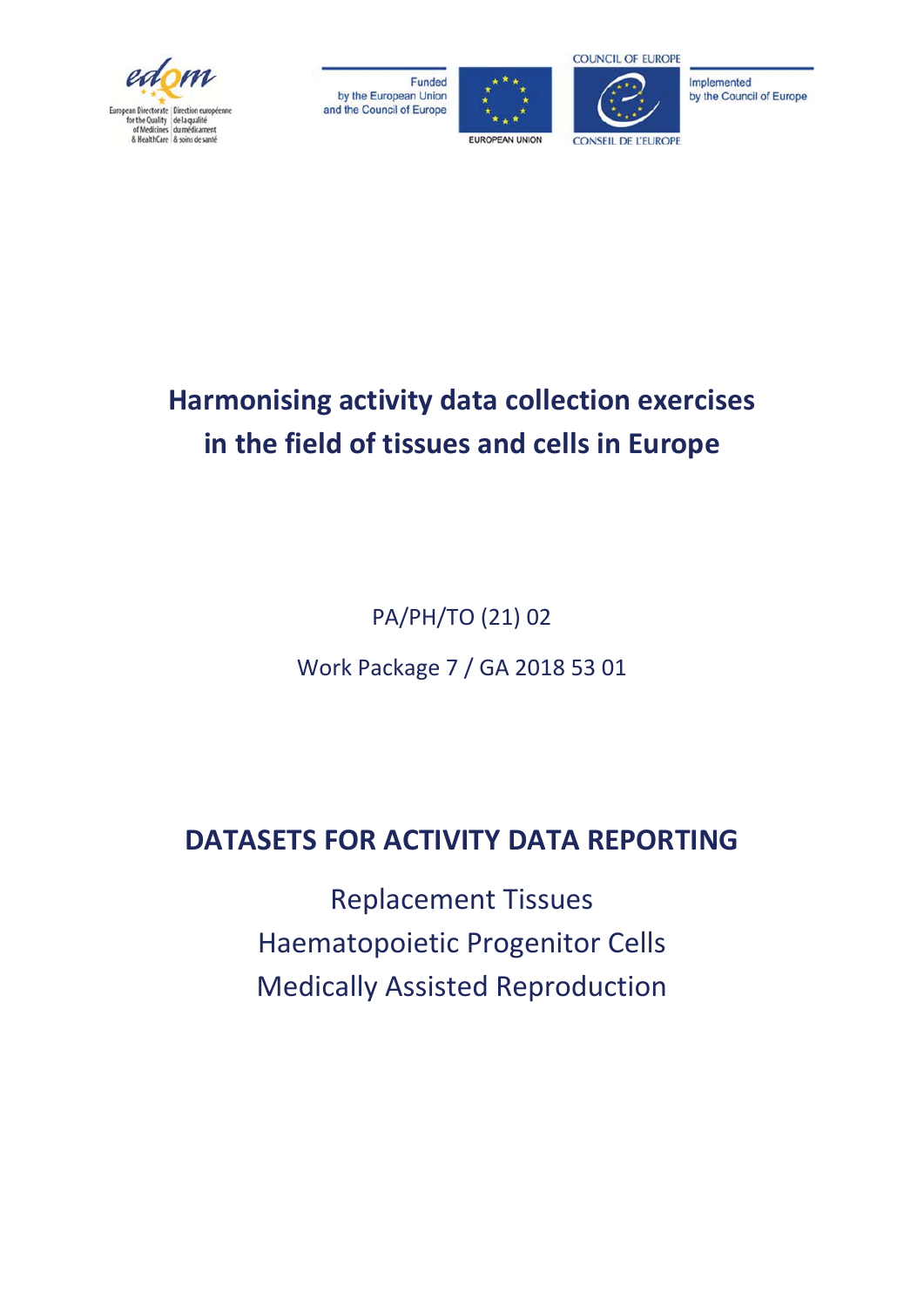### REPLACEMENT TISSUES ACTIVITY DATA

edom **COUNTRYYear and the contract of the contract of the contract of the contract of the contract of the contract of the contract of the contract of the contract of the contract of the contract of the contract of the contract of the** Pended<br>In the Burgean Union<br>And the Council of Human .<br>Directorate: Direction earsy<br>ENhelicoves: diamedicames **DONORS (COLLECTED AT NATIONAL LEVEL) NUMBERS UNITS/EXPLANATIONS**

> # of deceased tissue/cell donors at national level # of living tissue/cell donors at national level

|                 | <b>OCULAR TISSUE</b>                                             |                                                                                 | <b>NUMBERS</b> | UNITS/EXPLANATIONS                                                   |
|-----------------|------------------------------------------------------------------|---------------------------------------------------------------------------------|----------------|----------------------------------------------------------------------|
| OC 1            | <b>Donors</b>                                                    | Living donors                                                                   |                | # of living ocular tissue/cell donors at national level              |
| OC <sub>2</sub> |                                                                  | Deceased donors                                                                 |                | # of deceased ocular tissue/cell donors at national level            |
| OC <sub>3</sub> | <b>Donations</b>                                                 | Ocular tissue donations                                                         |                | # of donation events from one donor, may include 1 or 2 eyes/corneas |
| OC 4            |                                                                  | Cornea, full thickness (high endothelial cell density)                          |                | # of corneas with endothelial cell density $\geq$ 2000 cells per mm2 |
| OC <sub>5</sub> | Releases for clinical application,<br>whether distributed or not | Cornea, full thickness (low endothelial cell density)                           |                | # of corneas with endothelial cell density < 2000 cells per mm2      |
| OC <sub>6</sub> |                                                                  | Cornea for Endothelial Keratoplasty (precut/peeled in the Tissue Establishment) |                | # of corneas                                                         |
| OC 7            |                                                                  | <b>Sclera</b>                                                                   |                | # of containers                                                      |
| OC 8            |                                                                  | Other ocular                                                                    |                | # of containers                                                      |
| OC 9            | Distributed to end user in the<br>country                        | Cornea, full thickness (high endothelial cell density)                          |                | # of corneas with endothelial cell density $\geq$ 2000 cells per mm2 |
| <b>DC 10</b>    |                                                                  | Cornea, full thickness (low endothelial cell density)                           |                | # of corneas with endothelial cell density < 2000 cells per mm2      |
| <b>DC 11</b>    |                                                                  | Cornea for Endothelial Keratoplasty (precut/peeled in the Tissue Establishment) |                | # of corneas                                                         |
| <b>DC 12</b>    |                                                                  | Sclera                                                                          |                | # of containers                                                      |
| DC 13           |                                                                  | Other ocular                                                                    |                | # of containers                                                      |
| <b>DC 14</b>    |                                                                  | Cornea, full thickness (high endothelial cell density)                          |                | # of corneas with endothelial cell density $\geq$ 2000 cells per mm2 |
| <b>DC 15</b>    |                                                                  | Cornea, full thickness (low endothelial cell density)                           |                | # of corneas with endothelial cell density < 2000 cells per mm2      |
| <b>C 16</b>     | Distributed to end user in another<br><b>EU</b> country          | Cornea for Endothelial Keratoplasty (precut/peeled in the Tissue Establishment) |                | # of corneas                                                         |
| ገቦ 17           |                                                                  | <b>Selete</b>                                                                   |                | # of containers                                                      |

| <u>oo u</u>     | whether distributed or not                                          | Corriea for Endotrienal Keratopiasty (precurpeeled in the Tissue Establishment) | <b># UI CUITIEAS</b>                                                 |
|-----------------|---------------------------------------------------------------------|---------------------------------------------------------------------------------|----------------------------------------------------------------------|
| OC <sub>7</sub> |                                                                     | Sclera                                                                          | # of containers                                                      |
| OC <sub>8</sub> |                                                                     | Other ocular                                                                    | # of containers                                                      |
| OC <sub>9</sub> |                                                                     | Cornea, full thickness (high endothelial cell density)                          | # of corneas with endothelial cell density $\geq$ 2000 cells per mm2 |
| <b>OC 10</b>    | Distributed to end user in the<br>country                           | Cornea, full thickness (low endothelial cell density)                           | # of corneas with endothelial cell density < 2000 cells per mm2      |
| <b>OC 11</b>    |                                                                     | Cornea for Endothelial Keratoplasty (precut/peeled in the Tissue Establishment) | # of corneas                                                         |
| <b>OC 12</b>    |                                                                     | Sclera                                                                          | # of containers                                                      |
| <b>OC 13</b>    |                                                                     | Other ocular                                                                    | # of containers                                                      |
| <b>OC 14</b>    |                                                                     | Cornea, full thickness (high endothelial cell density)                          | # of corneas with endothelial cell density $\geq$ 2000 cells per mm2 |
| <b>OC 15</b>    |                                                                     | Cornea, full thickness (low endothelial cell density)                           | # of corneas with endothelial cell density < 2000 cells per mm2      |
| <b>OC 16</b>    | Distributed to end user in another<br><b>EU</b> country             | Cornea for Endothelial Keratoplasty (precut/peeled in the Tissue Establishment) | # of corneas                                                         |
| <b>OC 17</b>    |                                                                     | <b>Sclera</b>                                                                   | # of containers                                                      |
| <b>OC 18</b>    |                                                                     | Other ocular                                                                    | # of containers                                                      |
| <b>OC 19</b>    |                                                                     | Cornea, full thickness (high endothelial cell density)                          | # of corneas with endothelial cell density $\geq$ 2000 cells per mm2 |
| <b>OC 20</b>    |                                                                     | Cornea, full thickness (low endothelial cell density)                           | # of corneas with endothelial cell density < 2000 cells per mm2      |
| <b>OC 21</b>    | Sent to a tissue establishment<br>(transport) in another EU country | Cornea for Endothelial Keratoplasty (precut/peeled in the Tissue Establishment) | # of corneas                                                         |
| <b>OC 22</b>    |                                                                     | <b>Sclera</b>                                                                   | # of containers                                                      |
| <b>OC 23</b>    |                                                                     | Other ocular                                                                    | # of containers                                                      |
| <b>OC 24</b>    |                                                                     | Cornea, full thickness (high endothelial cell density)                          | # of corneas with endothelial cell density $\geq$ 2000 cells per mm2 |
| <b>OC 25</b>    | <b>Received from a tissue</b>                                       | Cornea, full thickness (low endothelial cell density)                           | # of corneas with endothelial cell density < 2000 cells per mm2      |
| <b>OC 26</b>    | establishment (transport) in                                        | Cornea for Endothelial Keratoplasty (precut/peeled in the Tissue Establishment) | # of corneas                                                         |
| <b>OC 27</b>    | another EU country                                                  | <b>Sclera</b>                                                                   | # of containers                                                      |
| <b>OC 28</b>    |                                                                     | Other ocular                                                                    | # of containers                                                      |
| <b>OC 29</b>    |                                                                     | Cornea, full thickness (high endothelial cell density)                          | # of corneas with endothelial cell density $\geq$ 2000 cells per mm2 |
| <b>OC 30</b>    |                                                                     | Cornea, full thickness (low endothelial cell density)                           | # of corneas with endothelial cell density < 2000 cells per mm2      |
| <b>OC 31</b>    | <b>Exports</b><br>(non EU)                                          | Cornea for Endothelial Keratoplasty (precut/peeled in the Tissue Establishment) | # of corneas                                                         |
| <b>OC 32</b>    |                                                                     | Sclera                                                                          | # of containers                                                      |
| <b>OC 33</b>    |                                                                     | Other ocular                                                                    | # of containers                                                      |
| <b>OC 34</b>    |                                                                     | Cornea, full thickness (high endothelial cell density)                          | # of corneas with endothelial cell density $\geq$ 2000 cells per mm2 |
| <b>OC 35</b>    |                                                                     | Cornea, full thickness (low endothelial cell density)                           | # of corneas with endothelial cell density < 2000 cells per mm2      |
| <b>OC 36</b>    | <b>Imports</b><br>(non EU)                                          | Cornea for Endothelial Keratoplasty (precut/peeled in the Tissue Establishment) | # of corneas                                                         |
| <b>OC 37</b>    |                                                                     | Sclera                                                                          | # of containers                                                      |
| <b>OC 38</b>    |                                                                     | Other ocular                                                                    | # of containers                                                      |

**Deceased donors Living donors**

DD LD

**GOUNCE OF BURGHY** 

 $\overline{\mathcal{D}}$ 

Inglemented<br>Ingles Council of Bu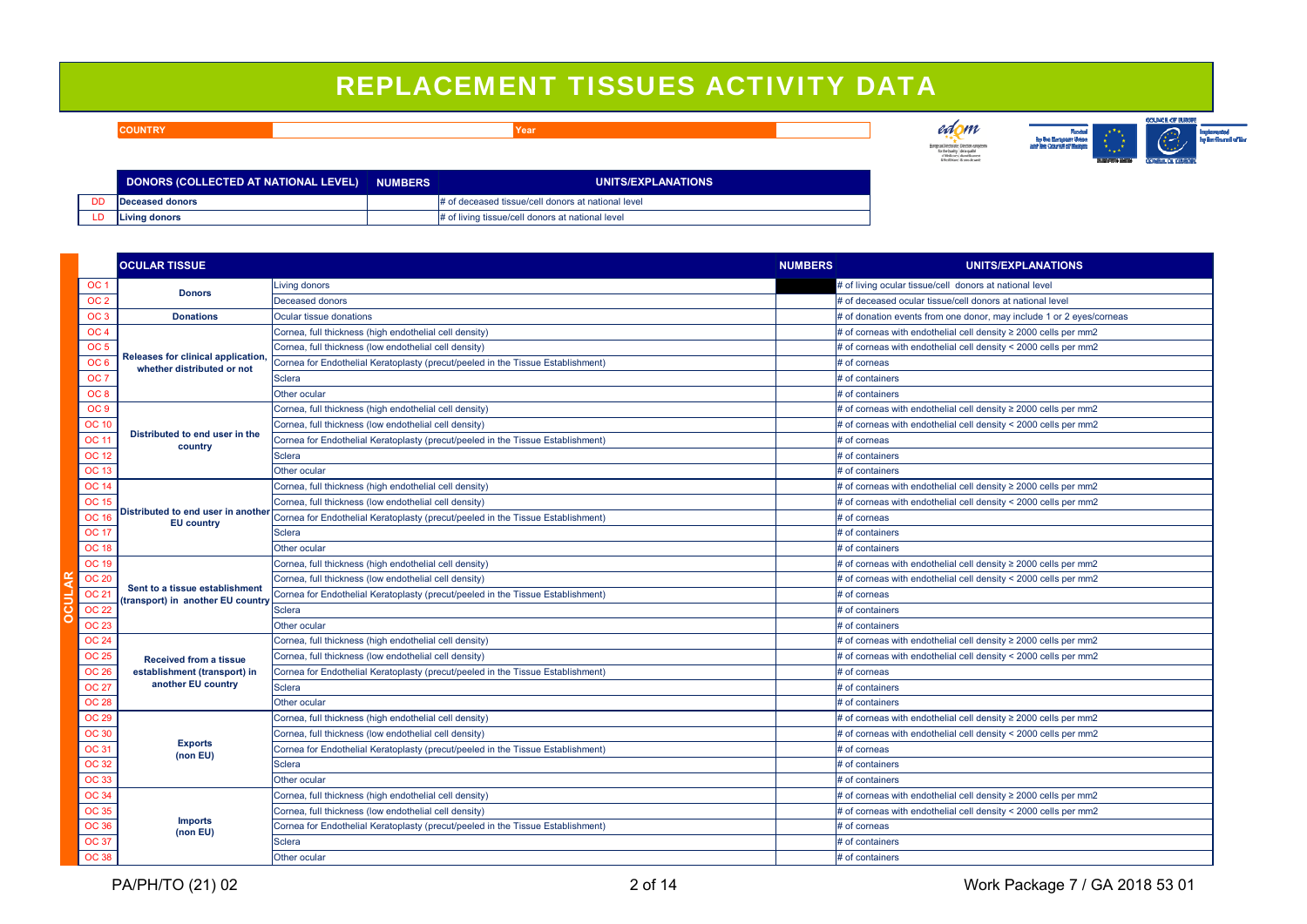| <b>OC 39</b> |                               | Applications for Penetrating Keratoplasty                                                                            | $\#$ of applications (one surgical procedure, regardless of the $\#$ of grafts used) |
|--------------|-------------------------------|----------------------------------------------------------------------------------------------------------------------|--------------------------------------------------------------------------------------|
| OC 40        |                               | Applications for Anterior Lamellar Keratoplasty                                                                      | $\#$ of applications (one surgical procedure, regardless of the $\#$ of grafts used) |
| <b>OC 41</b> | <b>Application procedures</b> | Applications for Endothelial Keratoplasty                                                                            | $\#$ of applications (one surgical procedure, regardless of the $\#$ of grafts used) |
| <b>OC 42</b> |                               | Applications for scleral reconstruction                                                                              | $\#$ of applications (one surgical procedure, regardless of the $\#$ of grafts used) |
| <b>OC 43</b> |                               | Applications for other ocular treatments (only use if the application does not fit into one of the above categories) | $\#$ of applications (one surgical procedure, regardless of the $\#$ of grafts used) |

|                 | <b>PLACENTAL TISSUE</b>                                             |                                                                                                                 | <b>NUMBERS</b> | <b>UNITS/EXPLANATIONS</b>                                                          |
|-----------------|---------------------------------------------------------------------|-----------------------------------------------------------------------------------------------------------------|----------------|------------------------------------------------------------------------------------|
| PL <sub>1</sub> |                                                                     | Living donors                                                                                                   |                | # of living placental tissue donors at national level                              |
| PL <sub>2</sub> | <b>Donors</b>                                                       | Deceased donors                                                                                                 |                | # of deceased placental tissue donors at national level                            |
| PL <sub>3</sub> | <b>Donations</b>                                                    | Placental membrane donations                                                                                    |                | # of donation events from one delivery, including multiple births                  |
| PL <sub>4</sub> |                                                                     | Amniotic membrane                                                                                               |                | # of containers                                                                    |
| PL <sub>5</sub> | Releases for clinical application,<br>whether distributed or not    | Amniotic membrane eyedrops                                                                                      |                | # of batches prepared for a single patient                                         |
| PL <sub>6</sub> |                                                                     | Other placental                                                                                                 |                | # of containers                                                                    |
| PL <sub>7</sub> |                                                                     | Amniotic membrane                                                                                               |                | # of containers                                                                    |
| PL <sub>8</sub> | Distributed to end user in the<br>country                           | Amniotic membrane eyedrops                                                                                      |                | # of batches prepared for a single patient                                         |
| <b>PL 9</b>     |                                                                     | Other placental                                                                                                 |                | # of containers                                                                    |
| <b>PL 10</b>    |                                                                     | Amniotic membrane                                                                                               |                | # of containers                                                                    |
| <b>PL 11</b>    | Distributed to end user in another<br><b>EU</b> country             | Amniotic membrane eyedrops                                                                                      |                | # of batches prepared for a single patient                                         |
| <b>PL 12</b>    |                                                                     | Other placental                                                                                                 |                | # of containers                                                                    |
| <b>PL 13</b>    |                                                                     | Amniotic membrane                                                                                               |                | # of containers                                                                    |
| <b>PL 14</b>    | Sent to a tissue establishment<br>(transport) in another EU country | Amniotic membrane eyedrops                                                                                      |                | # of batches prepared for a single patient                                         |
| <b>PL 15</b>    |                                                                     | Other placental                                                                                                 |                | # of containers                                                                    |
| <b>PL 16</b>    | <b>Received from a tissue</b>                                       | Amniotic membrane                                                                                               |                | # of containers                                                                    |
| <b>PL 17</b>    | establishment (transport) in                                        | Amniotic membrane eyedrops                                                                                      |                | # of batches prepared for a single patient                                         |
| <b>PL 18</b>    | another EU country                                                  | Other placental                                                                                                 |                | # of containers                                                                    |
| <b>PL 19</b>    |                                                                     | Amniotic membrane                                                                                               |                | # of containers                                                                    |
| <b>PL 20</b>    | <b>Exports</b><br>(non EU)                                          | Amniotic membrane eyedrops                                                                                      |                | # of batches prepared for a single patient                                         |
| <b>PL 21</b>    |                                                                     | Other placental                                                                                                 |                | # of containers                                                                    |
| <b>PL 22</b>    |                                                                     | Amniotic membrane                                                                                               |                | # of containers                                                                    |
| <b>PL 23</b>    | <b>Imports</b><br>(non EU)                                          | Amniotic membrane eyedrops                                                                                      |                | # of batches prepared for a single patient                                         |
| <b>PL 24</b>    |                                                                     | Other placental                                                                                                 |                | # of containers                                                                    |
| <b>PL 25</b>    |                                                                     | Amniotic membrane applications for ocular treatment (excluding amniotic eye drops)                              |                | # of applications (one surgical procedure, regardless of the # of grafts used)     |
| <b>PL 26</b>    |                                                                     | Amniotic membrane applications for ocular treatment (amniotic eye drops)                                        |                | # of batches prepared for a single patient                                         |
| <b>PL 27</b>    | <b>Application procedures</b>                                       | Amniotic membrane applications for non-ocular burn/wound healing                                                |                | # of applications (one surgical procedure, regardless of the # of grafts used)     |
| <b>PL 28</b>    |                                                                     | Amniotic membrane applications for other treatments                                                             |                | $#$ of applications (one surgical procedure, regardless of the $#$ of grafts used) |
| <b>PL 29</b>    |                                                                     | Other placental tissue applications (only use if the application does not fit into one of the above categories) |                | # of applications (one surgical procedure, regardless of the # of grafts used)     |

|                 | <b>CUTANEOUS TISSUE</b>            |                           | <b>NUMBERS</b> | <b>UNITS/EXPLANATIONS</b>                                                         |
|-----------------|------------------------------------|---------------------------|----------------|-----------------------------------------------------------------------------------|
| CU <sub>1</sub> | <b>Donors</b>                      | Living donors             |                | # of living cutaneous tissue donors at national level                             |
| CU <sub>2</sub> |                                    | Deceased donors           |                | # of deceased cutaneous tissue donors at national level                           |
| CU <sub>3</sub> | <b>Donations</b>                   | <b>Skin donations</b>     |                | # of donation events from one donor, regardless of the number of tissues obtained |
| CU <sub>4</sub> |                                    | Skin                      |                | cm2                                                                               |
| CU <sub>5</sub> | Releases for clinical application, | Acellular dermal matrix   |                | lcm2                                                                              |
| CU <sub>6</sub> | whether distributed or not         | Keratinocytes/melanocytes |                | # of containers                                                                   |
| CU <sub>7</sub> |                                    | Other cutaneous tissues   |                | # of containers                                                                   |
| CU <sub>8</sub> |                                    | Skin                      |                | lcm2                                                                              |
| CU <sub>9</sub> | Distributed to end user in the     | Acellular dermal matrix   |                | lcm2                                                                              |
| <b>CU 10</b>    | country                            | Keratinocytes/melanocytes |                | # of containers                                                                   |
| <b>CU 11</b>    |                                    | Other cutaneous tissues   |                | # of containers                                                                   |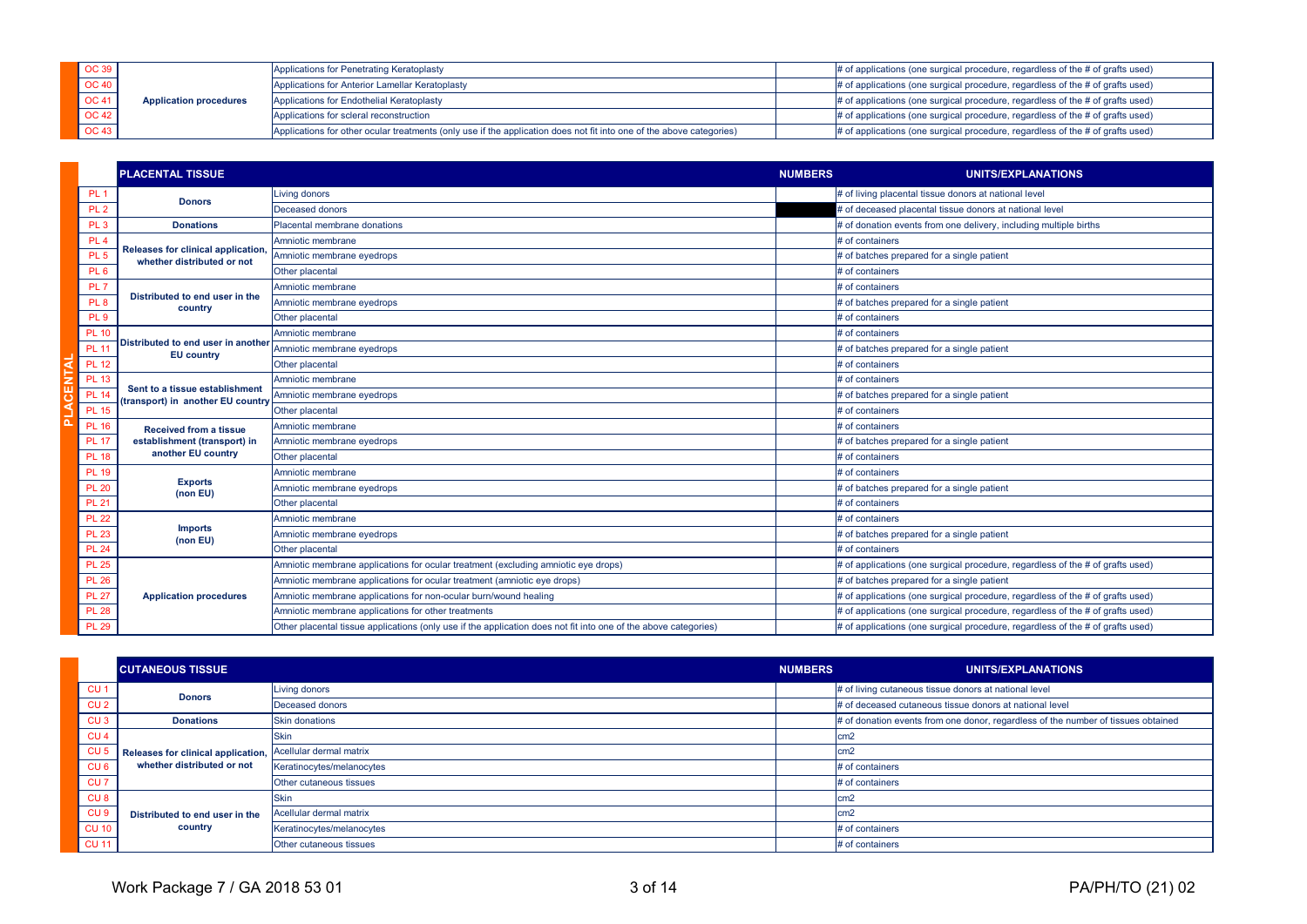| <b>CU 12</b> |                                                                                       | <b>Skin</b>                                                                                                   | cm2                                                                                  |
|--------------|---------------------------------------------------------------------------------------|---------------------------------------------------------------------------------------------------------------|--------------------------------------------------------------------------------------|
|              | CU 13 Distributed to end user in another Acellular dermal matrix<br><b>EU</b> country |                                                                                                               | cm <sub>2</sub>                                                                      |
| <b>CU 14</b> |                                                                                       | Keratinocytes/melanocytes                                                                                     | # of containers                                                                      |
| <b>CU 15</b> |                                                                                       | Other cutaneous tissues                                                                                       | # of containers                                                                      |
| <b>CU 16</b> |                                                                                       | <b>Skin</b>                                                                                                   | cm <sub>2</sub>                                                                      |
| <b>CU 17</b> | Sent to a tissue establishment                                                        | Acellular dermal matrix                                                                                       | cm <sub>2</sub>                                                                      |
| <b>CU 18</b> | (transport) in another EU country Keratinocytes/melanocytes                           |                                                                                                               | # of containers                                                                      |
| <b>CU 19</b> |                                                                                       | Other cutaneous tissues                                                                                       | # of containers                                                                      |
| <b>CU 20</b> |                                                                                       | <b>Skin</b>                                                                                                   | cm2                                                                                  |
| <b>CU 21</b> | <b>Received from a tissue</b><br>establishment (transport) in                         | Acellular dermal matrix                                                                                       | cm <sub>2</sub>                                                                      |
| <b>CU 22</b> | another EU country                                                                    | Keratinocytes/melanocytes                                                                                     | # of containers                                                                      |
| <b>CU 23</b> |                                                                                       | Other cutaneous tissues                                                                                       | # of containers                                                                      |
| <b>CU 24</b> |                                                                                       | <b>Skin</b>                                                                                                   | cm <sub>2</sub>                                                                      |
| <b>CU 25</b> | <b>Exports</b>                                                                        | Acellular dermal matrix                                                                                       | cm <sub>2</sub>                                                                      |
| <b>CU 26</b> | (non EU)                                                                              | Keratinocytes/melanocytes                                                                                     | # of containers                                                                      |
| <b>CU 27</b> |                                                                                       | Other cutaneous tissues                                                                                       | # of containers                                                                      |
| <b>CU 28</b> |                                                                                       | <b>Skin</b>                                                                                                   | cm <sub>2</sub>                                                                      |
| <b>CU 29</b> | <b>Imports</b>                                                                        | Acellular dermal matrix                                                                                       | cm <sub>2</sub>                                                                      |
| <b>CU 30</b> | (non EU)                                                                              | Keratinocytes/melanocytes                                                                                     | # of containers                                                                      |
| <b>CU 31</b> |                                                                                       | Other cutaneous tissues                                                                                       | # of containers                                                                      |
| <b>CU 32</b> |                                                                                       | Applications for burns/wound healing                                                                          | # of applications (one surgical procedure, regardless of the # of grafts used)       |
| <b>CU 33</b> | <b>Application procedures</b>                                                         | Applications for reconstructive surgery                                                                       | # of applications (one surgical procedure, regardless of the # of grafts used)       |
| <b>CU 34</b> |                                                                                       | Applications for other treatments (only use if the application does not fit into one of the above categories) | $\#$ of applications (one surgical procedure, regardless of the $\#$ of grafts used) |

|                 | <b>CARDIAC TISSUE</b>                                           |                                 | <b>NUMBERS</b> | <b>UNITS/EXPLANATIONS</b>                                                         |
|-----------------|-----------------------------------------------------------------|---------------------------------|----------------|-----------------------------------------------------------------------------------|
| CA <sub>1</sub> |                                                                 | Living donors                   |                | # of living cardiac tissue donors at national level                               |
| CA <sub>2</sub> | <b>Donors</b>                                                   | Deceased donors                 |                | # of deceased cardiac tissue donors at national level                             |
| CA <sub>3</sub> | <b>Donations</b>                                                | Cardiac tissue donations        |                | # of donation events from one donor, regardless of the number of tissues obtained |
| CA <sub>4</sub> |                                                                 | HV, aortic                      |                | # of HV                                                                           |
| CA <sub>5</sub> |                                                                 | HV, pulmonary                   |                | # of HV                                                                           |
| CA <sub>6</sub> |                                                                 | HV, aortic decellularised       |                | # of HV                                                                           |
| CA <sub>7</sub> | Releases for clinical application<br>whether distributed or not | HV, pulmonary decellularised    |                | # of HV                                                                           |
| CA <sub>8</sub> |                                                                 | Non-valved patches and conduits |                | # of containers                                                                   |
| CA <sub>9</sub> |                                                                 | Pericardium                     |                | # of containers                                                                   |
| <b>CA 10</b>    |                                                                 | Other heart tissues             |                | # of containers                                                                   |
| <b>CA 11</b>    |                                                                 | HV, aortic                      |                | # of HV                                                                           |
| <b>CA12</b>     |                                                                 | HV, pulmonary                   |                | # of HV                                                                           |
| <b>CA 13</b>    |                                                                 | HV, aortic decellularised       |                | # of HV                                                                           |
| <b>CA 14</b>    | Distributed to end user in the<br>country                       | HV, pulmonary decellularised    |                | # of HV                                                                           |
| <b>CA 15</b>    |                                                                 | Non-valved patches and conduits |                | # of containers                                                                   |
| <b>CA 16</b>    |                                                                 | Pericardium                     |                | # of containers                                                                   |
| <b>CA 17</b>    |                                                                 | Other heart tissues             |                | # of containers                                                                   |
| <b>CA 18</b>    |                                                                 | HV, aortic                      |                | # of HV                                                                           |
| <b>CA 19</b>    |                                                                 | HV, pulmonary                   |                | # of HV                                                                           |
| <b>CA 20</b>    |                                                                 | HV, aortic decellularised       |                | # of HV                                                                           |
| <b>CA 21</b>    | Distributed to end user in another<br><b>EU</b> country         | HV, pulmonary decellularised    |                | # of HV                                                                           |
| <b>CA 22</b>    |                                                                 | Non-valved patches and conduits |                | # of containers                                                                   |
| <b>CA 23</b>    |                                                                 | Pericardium                     |                | # of containers                                                                   |
| <b>CA 24</b>    |                                                                 | Other heart tissues             |                | # of containers                                                                   |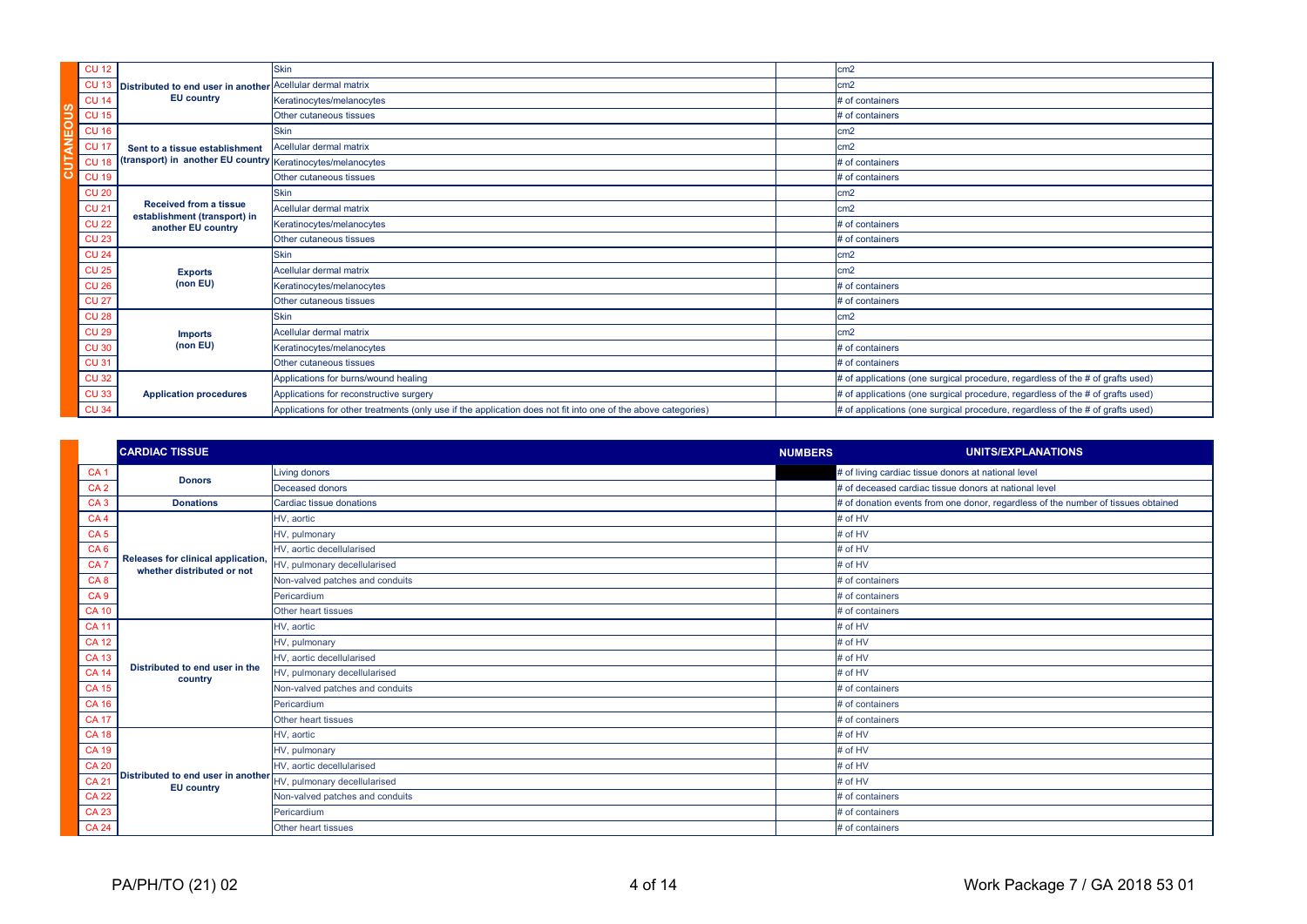| <b>CA 25</b> |                                                                     | HV, aortic                                                                                                    | # of HV                                                                              |
|--------------|---------------------------------------------------------------------|---------------------------------------------------------------------------------------------------------------|--------------------------------------------------------------------------------------|
| <b>CA 26</b> |                                                                     | HV, pulmonary                                                                                                 | # of HV                                                                              |
| <b>CA 27</b> | Sent to a tissue establishment<br>(transport) in another EU country | HV. aortic decellularised                                                                                     | # of HV                                                                              |
| <b>CA 28</b> |                                                                     | HV, pulmonary decellularised                                                                                  | # of HV                                                                              |
| <b>CA 29</b> |                                                                     | Non-valved patches and conduits                                                                               | # of containers                                                                      |
| <b>CA 30</b> |                                                                     | Pericardium                                                                                                   | # of containers                                                                      |
| <b>CA31</b>  |                                                                     | Other heart tissues                                                                                           | # of containers                                                                      |
| <b>CA32</b>  |                                                                     | HV, aortic                                                                                                    | # of HV                                                                              |
| <b>CA33</b>  |                                                                     | HV, pulmonary                                                                                                 | # of HV                                                                              |
| <b>CA 34</b> | <b>Received from a tissue</b>                                       | HV, aortic decellularised                                                                                     | # of HV                                                                              |
| <b>CA 35</b> | establishment (transport) in                                        | HV, pulmonary decellularised                                                                                  | # of HV                                                                              |
| <b>CA 36</b> | another EU country                                                  | Non-valved patches and conduits                                                                               | # of containers                                                                      |
| <b>CA37</b>  |                                                                     | Pericardium                                                                                                   | # of containers                                                                      |
| <b>CA 38</b> |                                                                     | Other heart tissues                                                                                           | # of containers                                                                      |
| <b>CA 39</b> |                                                                     | HV, aortic                                                                                                    | # of HV                                                                              |
| <b>CA 40</b> |                                                                     | HV, pulmonary                                                                                                 | # of HV                                                                              |
| <b>CA41</b>  |                                                                     | HV, aortic decellularised                                                                                     | # of HV                                                                              |
| <b>CA42</b>  | <b>Exports</b><br>(non EU)                                          | HV, pulmonary decellularised                                                                                  | # of HV                                                                              |
| <b>CA43</b>  |                                                                     | Non-valved patches and conduits                                                                               | # of containers                                                                      |
| <b>CA44</b>  |                                                                     | Pericardium                                                                                                   | # of containers                                                                      |
| <b>CA45</b>  |                                                                     | Other heart tissues                                                                                           | # of containers                                                                      |
| <b>CA 46</b> |                                                                     | HV, aortic                                                                                                    | $#$ HV                                                                               |
| <b>CA 47</b> |                                                                     | HV, pulmonary                                                                                                 | # HV                                                                                 |
| <b>CA48</b>  | <b>Imports</b>                                                      | HV, aortic decellularised                                                                                     | # HV                                                                                 |
| <b>CA 49</b> | (non EU)                                                            | HV, pulmonary decellularised                                                                                  | $#$ HV                                                                               |
| <b>CA50</b>  |                                                                     | Non-valved patches and conduits                                                                               | # of containers                                                                      |
| <b>CA51</b>  |                                                                     | Pericardium                                                                                                   | # of containers                                                                      |
| <b>CA 52</b> |                                                                     | Other heart tissues                                                                                           | # of containers                                                                      |
| <b>CA 53</b> |                                                                     | Applications for HV replacement                                                                               | $\#$ of applications (one surgical procedure, regardless of the $\#$ of grafts used) |
| <b>CA 54</b> | <b>Application procedures</b>                                       | Applications for cardiac reconstruction                                                                       | $\#$ of applications (one surgical procedure, regardless of the $\#$ of grafts used) |
| <b>CA 55</b> |                                                                     | Applications for other treatments (only use if the application does not fit into one of the above categories) | $\#$ of applications (one surgical procedure, regardless of the $\#$ of grafts used) |

|                 | <b>VESSELS</b>                                     |                         | <b>NUMBERS</b> | UNITS/EXPLANATIONS                                                                |
|-----------------|----------------------------------------------------|-------------------------|----------------|-----------------------------------------------------------------------------------|
| VE <sub>1</sub> | <b>Donors</b>                                      | Living donors           |                | # of living vessel donors at national level                                       |
| <b>VE 2</b>     |                                                    | Deceased donors         |                | # of deceased vessel donors at national level                                     |
| VE <sub>3</sub> | <b>Donations</b>                                   | <b>Vessel donations</b> |                | # of donation events from one donor, regardless of the number of tissues obtained |
| VE <sub>4</sub> | Releases for clinical application,                 | Vessels, arteries       |                | # of containers                                                                   |
| VE <sub>5</sub> | whether distributed or not                         | Vessels, veins          |                | # of containers                                                                   |
| VE <sub>6</sub> | Distributed to end user in the                     | Vessels, arteries       |                | # of containers                                                                   |
| VE <sub>7</sub> | country                                            | Vessels, veins          |                | # of containers                                                                   |
| VE <sub>8</sub> | Distributed to end user in another                 | Vessels, arteries       |                | # of containers                                                                   |
| VE <sub>9</sub> | <b>EU</b> country                                  | Vessels, veins          |                | # of containers                                                                   |
| <b>VE 10</b>    | Sent to a tissue establishment                     | Vessels, arteries       |                | # of containers                                                                   |
| <b>VE 11</b>    | (transport) in another EU country Vessels, veins   |                         |                | # of containers                                                                   |
| <b>VE 12</b>    | <b>Received from a tissue</b>                      | Vessels, arteries       |                | # of containers                                                                   |
| <b>VE 13</b>    | establishment (transport) in<br>another EU country | Vessels, veins          |                | # of containers                                                                   |
| <b>VE 14</b>    | <b>Exports</b>                                     | Vessels, arteries       |                | # of containers                                                                   |
| <b>VE 15</b>    | (non EU)                                           | Vessels, veins          |                | # of containers                                                                   |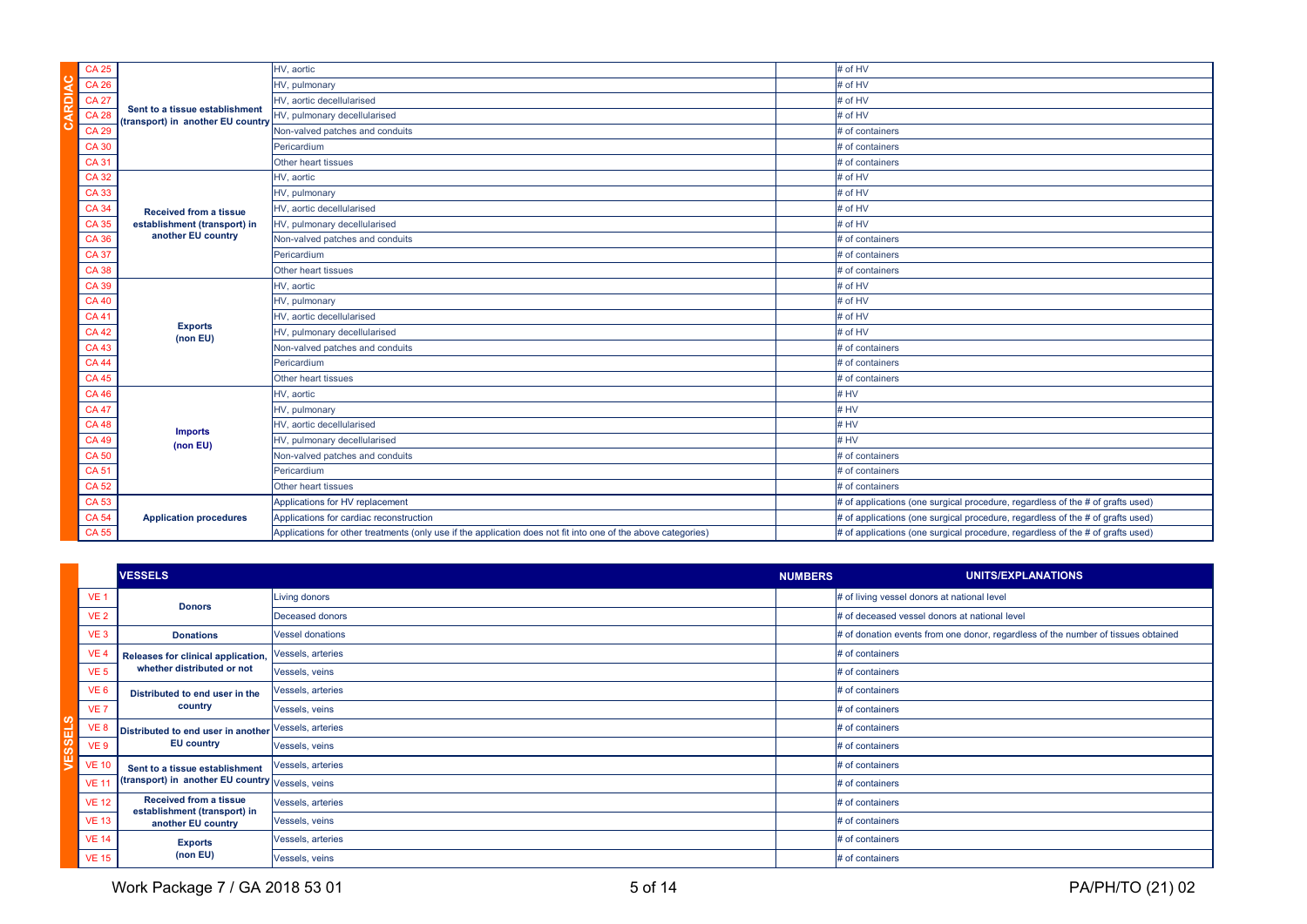| <b>VE 16</b> | <b>Imports</b>                | Vessels, arteries | # of containers                                                                    |
|--------------|-------------------------------|-------------------|------------------------------------------------------------------------------------|
| <b>VE 17</b> | (non EU)                      | Vessels, veins    | # of containers                                                                    |
| <b>VE 18</b> | <b>Application procedures</b> | Applications      | $#$ of applications (one surgical procedure, regardless of the $#$ of grafts used) |

|                 | <b>MUSCULOSKELETAL TISSUE</b>                                 |                                                                                    | <b>NUMBERS</b> | <b>UNITS/EXPLANATIONS</b>                                                                                                                         |
|-----------------|---------------------------------------------------------------|------------------------------------------------------------------------------------|----------------|---------------------------------------------------------------------------------------------------------------------------------------------------|
| MU <sub>1</sub> | <b>Donors</b>                                                 | <b>Living donors</b>                                                               |                | # of living musculoskeletal tissue donors at national level<br>(including for autologous use of cranial bone and cartilage)                       |
| MU <sub>2</sub> |                                                               | <b>Deceased donors</b>                                                             |                | # of deceased musculoskeletal tissue donors at national level                                                                                     |
| MU <sub>3</sub> | <b>Donations</b>                                              | Musculoskeletal tissue donations                                                   |                | # of donation events from one donor, regardless of the number of<br>tissues obtained (including for autologous use of cranial bone and cartilage) |
| MU <sub>4</sub> |                                                               | Whole or part of structural/supporting bone                                        |                | # of pieces                                                                                                                                       |
| MU <sub>5</sub> |                                                               | Tendons (including with bony attachments)/ligaments/fascia                         |                | # of pieces                                                                                                                                       |
| MU <sub>6</sub> |                                                               | Osteochondral grafts                                                               |                | # of pieces                                                                                                                                       |
| MU <sub>7</sub> | Releases for clinical application,                            | Bone filling material (excluding femoral heads)                                    |                | # of containers                                                                                                                                   |
| MU <sub>8</sub> | whether distributed or not                                    | Femoral heads                                                                      |                | # of containers                                                                                                                                   |
| MU <sub>9</sub> |                                                               | Demineralised bone matrix (including combined with a carrier)                      |                | # of containers                                                                                                                                   |
| <b>MU 10</b>    |                                                               | <b>Meniscus</b>                                                                    |                | # of pieces                                                                                                                                       |
| <b>MU 11</b>    |                                                               | Other musculoskeletal (e.g. ear ossicles, cranial bone, cartilage)                 |                | # of containers                                                                                                                                   |
| <b>MU 12</b>    |                                                               | Whole or part of structural/supporting bone                                        |                | # of pieces                                                                                                                                       |
| <b>MU 13</b>    |                                                               | Tendons (including with bony attachments)/ligaments/fascia                         |                | # of pieces                                                                                                                                       |
| <b>MU 14</b>    |                                                               | Osteochondral grafts                                                               |                | # of pieces                                                                                                                                       |
| <b>MU 15</b>    | Distributed to end user in the                                | Bone filling material (excluding femoral heads)                                    |                | # of containers                                                                                                                                   |
| <b>MU 16</b>    | country                                                       | <b>Femoral heads</b>                                                               |                | # of containers                                                                                                                                   |
| <b>MU 17</b>    |                                                               | Demineralised bone matrix (including combined with a carrier)                      |                | # of containers                                                                                                                                   |
| <b>MU 18</b>    |                                                               | <b>Meniscus</b>                                                                    |                | # of pieces                                                                                                                                       |
| <b>MU 19</b>    |                                                               | Other musculoskeletal (e.g. ear ossicles, cranial bone, cartilage)                 |                | # of containers                                                                                                                                   |
| <b>MU 20</b>    |                                                               | Whole or part of structural/supporting bone                                        |                | # of pieces                                                                                                                                       |
| <b>MU 21</b>    |                                                               | Tendons (including with bony attachments)/ligaments/fascia                         |                | # of pieces                                                                                                                                       |
| <b>MU 22</b>    |                                                               | Osteochondral grafts                                                               |                | # of pieces                                                                                                                                       |
| <b>MU 23</b>    | <b>EU</b> country                                             | Distributed to end user in another Bone filling material (excluding femoral heads) |                | # of containers                                                                                                                                   |
| <b>MU 24</b>    |                                                               | <b>Femoral heads</b>                                                               |                | # of containers                                                                                                                                   |
| <b>MU 25</b>    |                                                               | Demineralised bone matrix (including combined with a carrier)                      |                | # of containers                                                                                                                                   |
| <b>MU 26</b>    |                                                               | Meniscus                                                                           |                | # of pieces                                                                                                                                       |
| <b>MU 27</b>    |                                                               | Other musculoskeletal (e.g. ear ossicles, cranial bone, cartilage)                 |                | # of containers                                                                                                                                   |
| <b>MU 28</b>    |                                                               | Whole or part of structural/supporting bone                                        |                | # of pieces                                                                                                                                       |
| <b>MU 29</b>    |                                                               | Tendons (including with bony attachments)/ligaments/fascia                         |                | # of pieces                                                                                                                                       |
| <b>MU 30</b>    |                                                               | Osteochondral grafts                                                               |                | # of pieces                                                                                                                                       |
| <b>MU31</b>     | Sent to a tissue establishment                                | Bone filling material (excluding femoral heads)                                    |                | # of containers                                                                                                                                   |
| <b>MU32</b>     | (transport) in another EU country Femoral heads               |                                                                                    |                | # of containers                                                                                                                                   |
| <b>MU33</b>     |                                                               | Demineralised bone matrix (including combined with a carrier)                      |                | # of containers                                                                                                                                   |
| <b>MU 34</b>    |                                                               | <b>Meniscus</b>                                                                    |                | # of pieces                                                                                                                                       |
| <b>MU35</b>     |                                                               | Other musculoskeletal (e.g. ear ossicles, cranial bone, cartilage)                 |                | # of containers                                                                                                                                   |
| <b>MU 36</b>    |                                                               | Whole or part of structural/supporting bone                                        |                | # of pieces                                                                                                                                       |
| <b>MU 37</b>    |                                                               | Tendons (including with bony attachments)/ligaments/fascia                         |                | # of pieces                                                                                                                                       |
| <b>MU38</b>     |                                                               | Osteochondral grafts                                                               |                | # of pieces                                                                                                                                       |
| <b>MU39</b>     | <b>Received from a tissue</b><br>establishment (transport) in | Bone filling material (excluding femoral heads)                                    |                | # of containers                                                                                                                                   |
| <b>MU 40</b>    | another EU country                                            | <b>Femoral heads</b>                                                               |                | # of containers                                                                                                                                   |
| <b>MU 41</b>    |                                                               | Demineralised bone matrix (including combined with a carrier)                      |                | # of containers                                                                                                                                   |
| <b>MU 42</b>    |                                                               | <b>Meniscus</b>                                                                    |                | # of pieces                                                                                                                                       |
| <b>MU 43</b>    |                                                               | Other musculoskeletal (e.g. ear ossicles, cranial bone, cartilage)                 |                | # of containers                                                                                                                                   |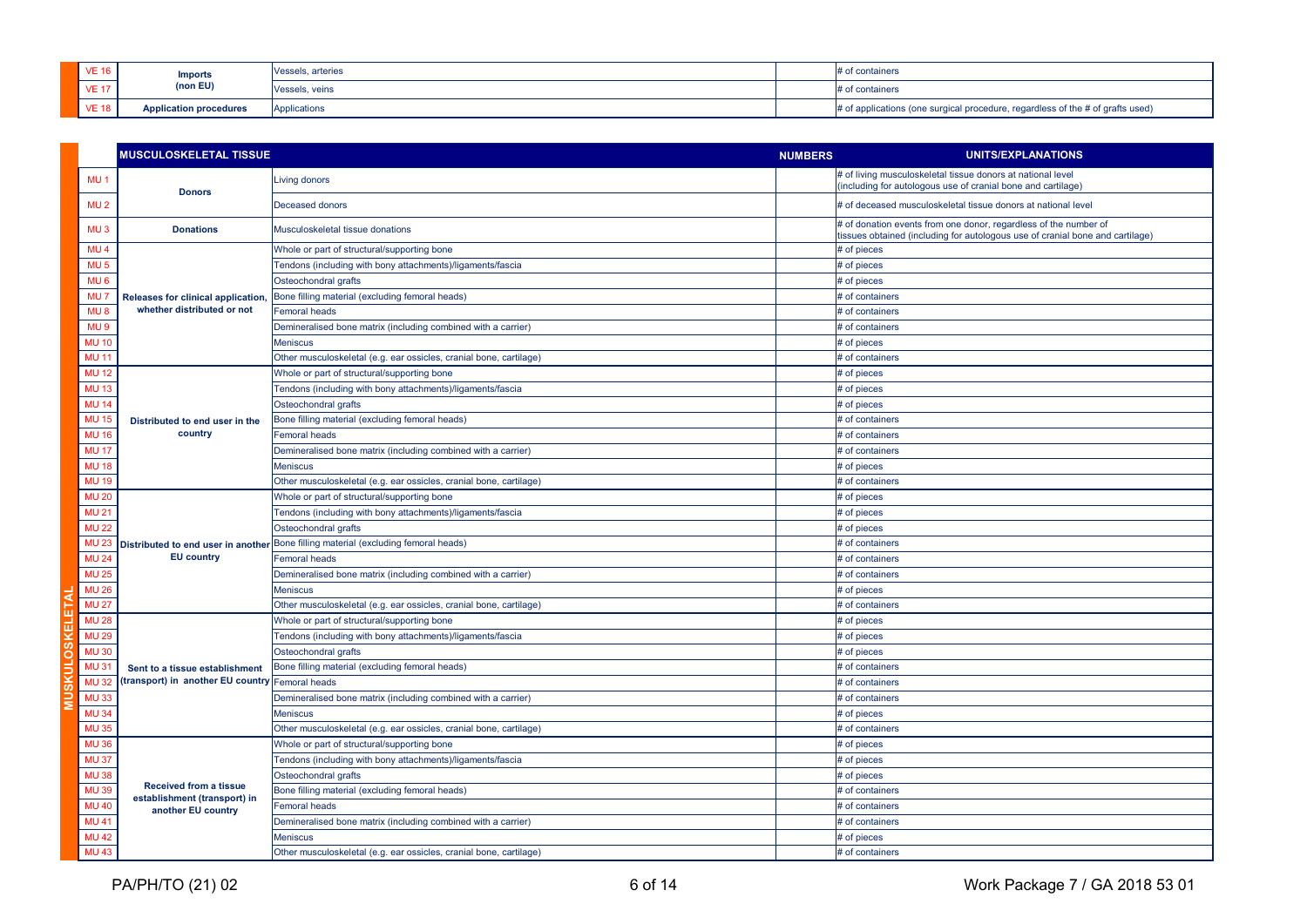| <b>MU 44</b> |                               | Whole or part of structural/supporting bone                                                                   | # of pieces                                                                          |
|--------------|-------------------------------|---------------------------------------------------------------------------------------------------------------|--------------------------------------------------------------------------------------|
| <b>MU 45</b> |                               | Tendons (including with bony attachments)/ligaments/fascia                                                    | # of pieces                                                                          |
| <b>MU 46</b> |                               | Osteochondral grafts                                                                                          | # of pieces                                                                          |
| <b>MU 47</b> | <b>Exports</b>                | Bone filling material (excluding femoral heads)                                                               | # of containers                                                                      |
| <b>MU 48</b> | (non EU)                      | <b>Femoral heads</b>                                                                                          | # of containers                                                                      |
| <b>MU 49</b> |                               | Demineralised bone matrix (including combined with a carrier)                                                 | # of containers                                                                      |
| <b>MU 50</b> |                               | <b>Meniscus</b>                                                                                               | # of pieces                                                                          |
| <b>MU 51</b> |                               | Other musculoskeletal (e.g. ear ossicles, cranial bone, cartilage)                                            | # of containers                                                                      |
| <b>MU 52</b> |                               | Whole or part of structural/supporting bone                                                                   | # of pieces                                                                          |
| <b>MU 53</b> |                               | Tendons (including with bony attachments)/ligaments/fascia                                                    | # of pieces                                                                          |
| <b>MU 54</b> |                               | Osteochondral grafts                                                                                          | # of pieces                                                                          |
| <b>MU 55</b> | <b>Imports</b>                | Bone filling material (excluding femoral heads)                                                               | # of containers                                                                      |
| <b>MU 56</b> | (non EU)                      | <b>Femoral heads</b>                                                                                          | # of containers                                                                      |
| <b>MU 57</b> |                               | Demineralised bone matrix (including combined with a carrier)                                                 | # of containers                                                                      |
| <b>MU 58</b> |                               | <b>Meniscus</b>                                                                                               | # of pieces                                                                          |
| <b>MU 59</b> |                               | Other musculoskeletal (e.g. ear ossicles, cranial bone, cartilage)                                            | # of containers                                                                      |
| <b>MU 60</b> |                               | Application for orthopaedic/maxillofacial surgery                                                             | # of applications (one surgical procedure, regardless of the # of grafts used)       |
| <b>MU61</b>  | <b>Application procedures</b> | Application for dental procedures                                                                             | $\#$ of applications (one surgical procedure, regardless of the $\#$ of grafts used) |
| <b>MU 62</b> |                               | Applications for other treatments (only use if the application does not fit into one of the above categories) | $\#$ of applications (one surgical procedure, regardless of the $\#$ of grafts used) |

|          |                 | <b>NEURONAL TISSUE</b>                                                              |                 | <b>NUMBERS</b> | UNITS/EXPLANATIONS                                                                   |
|----------|-----------------|-------------------------------------------------------------------------------------|-----------------|----------------|--------------------------------------------------------------------------------------|
|          | <b>NE1</b>      | <b>Donors</b>                                                                       | Living donors   |                | # of living neuronal tissue donors at national level                                 |
|          | <b>NE2</b>      |                                                                                     | Deceased donors |                | # of deceased neuronal tissue donors at national level                               |
|          | NE <sub>3</sub> | <b>Donations</b>                                                                    | Nerve donations |                | # of donation events from one donor, regardless of the<br>number of tissues obtained |
|          | NE <sub>4</sub> | <b>Releases for clinical application, Nerves</b><br>whether distributed or not      |                 |                | # of containers                                                                      |
|          | NE <sub>5</sub> | Distributed to end user in the<br>country                                           | <b>Nerves</b>   |                | # of containers                                                                      |
| NEURONAL | NE <sub>6</sub> | Distributed to end user in another Nerves<br><b>EU country</b>                      |                 |                | # of containers                                                                      |
|          | NE <sub>7</sub> | Sent to a tissue establishment<br>(transport) in another EU country Nerves          |                 |                | # of containers                                                                      |
|          | <b>NE8</b>      | <b>Received from a tissue</b><br>establishment (transport) in<br>another EU country | <b>Nerves</b>   |                | # of containers                                                                      |
|          | NE <sub>9</sub> | <b>Exports</b><br>(non EU)                                                          | <b>Nerves</b>   |                | # of containers                                                                      |
|          | <b>NE 10</b>    | <b>Imports</b><br>(non EU)                                                          | <b>Nerves</b>   |                | # of containers                                                                      |
|          | <b>NE11</b>     | <b>Application procedures</b>                                                       | Applications    |                | $\#$ of applications (one surgical procedure, regardless of the $\#$ of grafts used) |

|                 | <b>ADIPOSE TISSUE</b> |                          | <b>NUMBERS</b>                                      | <b>UNITS/EXPLANATIONS</b>                                                         |
|-----------------|-----------------------|--------------------------|-----------------------------------------------------|-----------------------------------------------------------------------------------|
| AD <sub>1</sub> | <b>Donors</b>         | Living donors            | # of living adipose tissue donors at national level |                                                                                   |
| AD <sub>2</sub> |                       | Deceased donors          |                                                     | # of deceased adipose tissue donors at national level                             |
| AD <sub>3</sub> | <b>Donations</b>      | Adipose tissue donations |                                                     | # of donation events from one donor, regardless of the number of tissues obtained |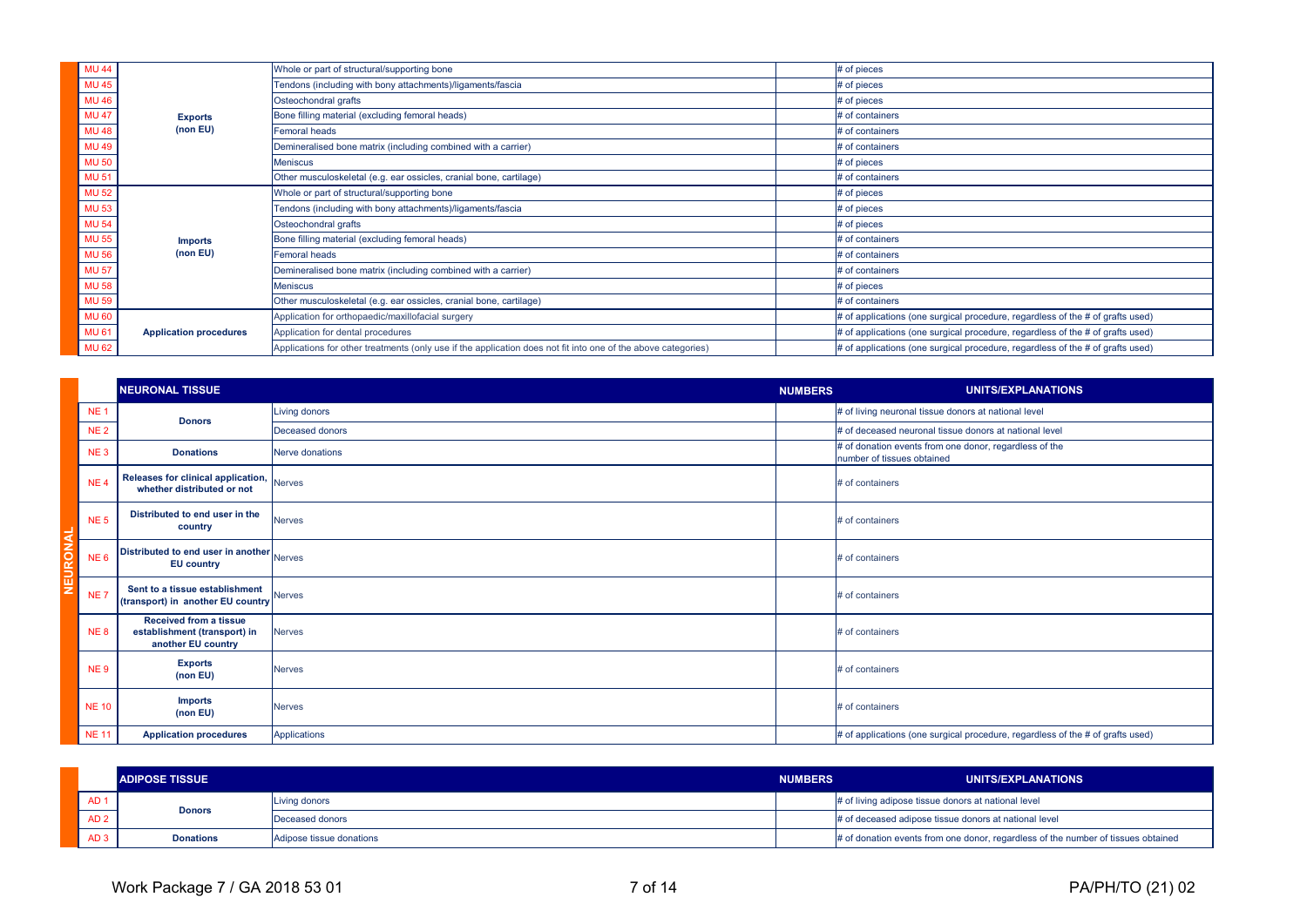|                | AD <sub>4</sub> | Releases for clinical application,<br>whether distributed or not                    | Adipose tissue                                                                                                | # of containers                                                                      |
|----------------|-----------------|-------------------------------------------------------------------------------------|---------------------------------------------------------------------------------------------------------------|--------------------------------------------------------------------------------------|
|                | AD <sub>5</sub> | Distributed to end user in the<br>country                                           | Adipose tissue                                                                                                | # of containers                                                                      |
|                | AD <sub>6</sub> | Distributed to end user in another Adipose tissue<br><b>EU country</b>              |                                                                                                               | # of containers                                                                      |
| <b>ADIPOSE</b> | AD <sub>7</sub> | Sent to a tissue establishment<br>(transport) in another EU country                 | Adipose tissue                                                                                                | # of containers                                                                      |
|                | AD <sub>8</sub> | <b>Received from a tissue</b><br>establishment (transport) in<br>another EU country | Adipose tissue                                                                                                | # of containers                                                                      |
|                | AD <sub>9</sub> | <b>Exports</b><br>(non EU)                                                          | Adipose tissue                                                                                                | # of containers                                                                      |
|                | <b>AD 10</b>    | <b>Imports</b><br>(non EU)                                                          | Adipose tissue                                                                                                | # of containers                                                                      |
|                | <b>AD 11</b>    |                                                                                     | Applications for reconstructive surgery                                                                       | $\#$ of applications (one surgical procedure, regardless of the $\#$ of grafts used) |
|                | <b>AD 12</b>    | <b>Application procedures</b>                                                       | Applications for aesthetic surgery                                                                            | # of applications (one surgical procedure, regardless of the # of grafts used)       |
|                | <b>AD 13</b>    |                                                                                     | Applications for other treatments (only use if the application does not fit into one of the above categories) | # of applications (one surgical procedure, regardless of the # of grafts used)       |

|                 | <b>PANCREATIC TISSUE</b>                                                            |                             | <b>NUMBERS</b> | <b>UNITS/EXPLANATIONS</b>                                                         |
|-----------------|-------------------------------------------------------------------------------------|-----------------------------|----------------|-----------------------------------------------------------------------------------|
| <b>PA1</b>      | <b>Donors</b>                                                                       | Living donors               |                | # of living pancreatic tissue donors at national level                            |
| PA <sub>2</sub> |                                                                                     | Deceased donors             |                | # of deceased pancreatic tissue donors at national level                          |
| PA <sub>3</sub> | <b>Donations</b>                                                                    | Pancreatic tissue donations |                | # of donation events from one donor, regardless of the number of tissues obtained |
| PA <sub>4</sub> | Releases for clinical application,<br>whether distributed or not                    | Pancreatic islets           |                | # of containers                                                                   |
| PA <sub>5</sub> | Distributed to end user in the<br>country                                           | <b>Pancreatic islets</b>    |                | # of containers                                                                   |
| PA <sub>6</sub> | Distributed to end user in another Pancreatic islets<br><b>EU country</b>           |                             |                | # of containers                                                                   |
| PA <sub>7</sub> | Sent to a tissue establishment<br>(transport) in another EU country                 | Pancreatic islets           |                | # of containers                                                                   |
| PA <sub>8</sub> | <b>Received from a tissue</b><br>establishment (transport) in<br>another EU country | <b>Pancreatic islets</b>    |                | # of containers                                                                   |
| PA <sub>9</sub> | <b>Exports</b><br>(non EU)                                                          | <b>Pancreatic islets</b>    |                | # of containers                                                                   |
| <b>PA 10</b>    | <b>Imports</b><br>(non EU)                                                          | <b>Pancreatic islets</b>    |                | # of containers                                                                   |
| <b>PA 11</b>    | <b>Application procedures</b>                                                       | <b>Applications</b>         |                | $#$ of applications (one single procedure, regardless of the $#$ of grafts used)  |

|                 | <b>HEPATIC TISSUE</b> |                          | <b>NUMBERS</b> | UNITS/EXPLANATIONS                                                                |
|-----------------|-----------------------|--------------------------|----------------|-----------------------------------------------------------------------------------|
| HE <sub>1</sub> | <b>Donors</b>         | Living donors            |                | # of living hepatic tissue donors at national level                               |
| HE2             |                       | Deceased donors          |                | # of deceased hepatic tissue donors at national level                             |
| HE <sub>3</sub> | <b>Donations</b>      | Hepatic tissue donations |                | # of donation events from one donor, regardless of the number of tissues obtained |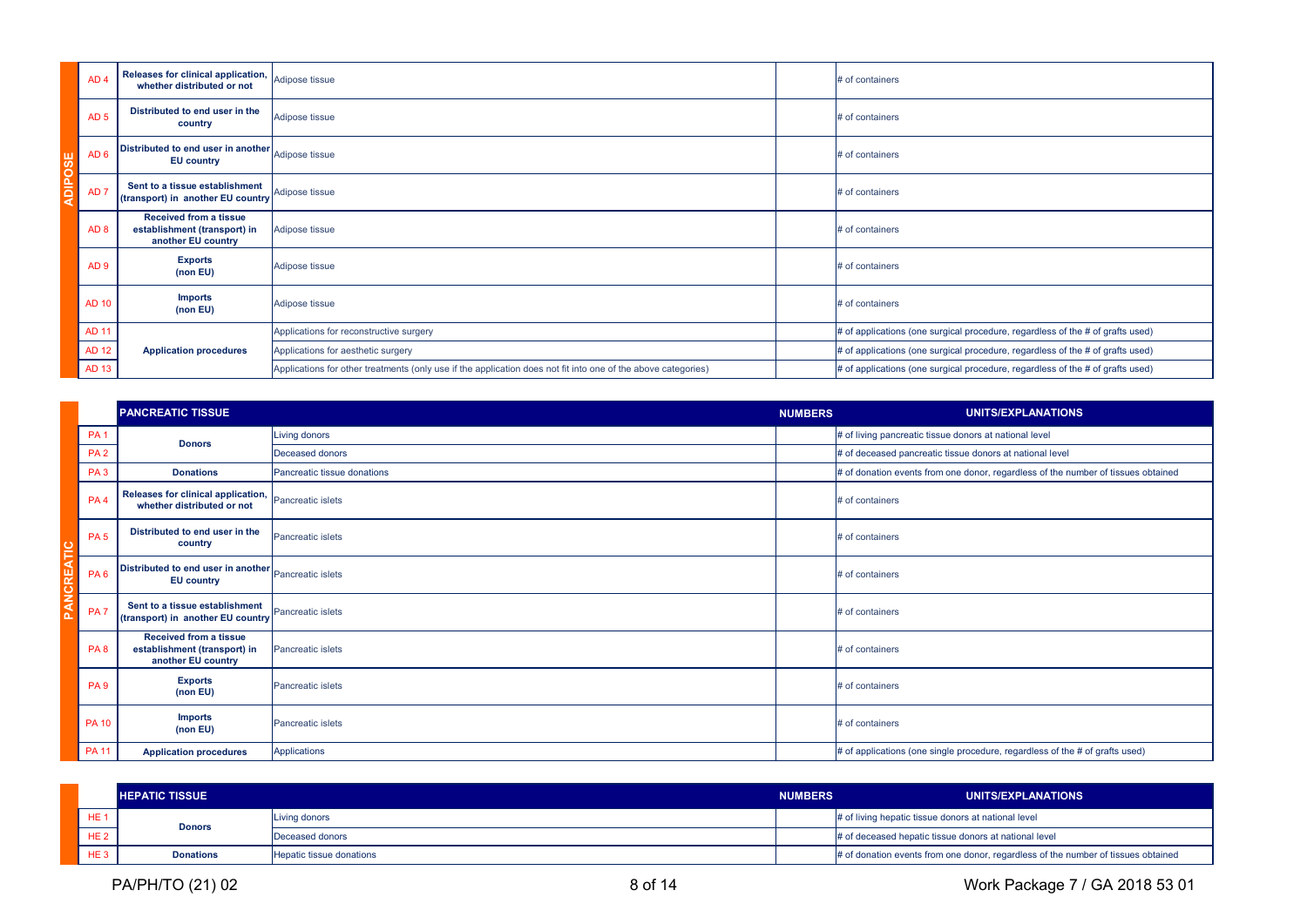| HE <sub>4</sub> | Releases for clinical application, Hepatocytes<br>whether distributed or not        |              | # of containers                                                           |
|-----------------|-------------------------------------------------------------------------------------|--------------|---------------------------------------------------------------------------|
| HE <sub>5</sub> | Distributed to end user in the<br>country                                           | Hepatocytes  | # of containers                                                           |
| HE <sub>6</sub> | Distributed to end user in another Hepatocytes<br><b>EU</b> country                 |              | # of containers                                                           |
| HE <sub>7</sub> | Sent to a tissue establishment<br>(transport) in another EU country                 | Hepatocytes  | # of containers                                                           |
| HE <sub>8</sub> | <b>Received from a tissue</b><br>establishment (transport) in<br>another EU country | Hepatocytes  | # of containers                                                           |
| HE <sub>9</sub> | <b>Exports</b><br>(non EU)                                                          | Hepatocytes  | # of containers                                                           |
| <b>HE 10</b>    | <b>Imports</b><br>(non EU)                                                          | Hepatocytes  | # of containers                                                           |
| <b>HE 11</b>    | <b>Application procedures</b>                                                       | Applications | $#$ of applications (one procedure, regardless of the $#$ of grafts used) |

| HE <sub>6</sub> | Distributed to end user in another Hepatocytes<br><b>EU country</b>                 |                              |                | # of containers                                                                    |
|-----------------|-------------------------------------------------------------------------------------|------------------------------|----------------|------------------------------------------------------------------------------------|
| HE <sub>7</sub> | Sent to a tissue establishment<br>(transport) in another EU country                 | Hepatocytes                  |                | # of containers                                                                    |
| HE <sub>8</sub> | <b>Received from a tissue</b><br>establishment (transport) in<br>another EU country | Hepatocytes                  |                | # of containers                                                                    |
| HE <sub>9</sub> | <b>Exports</b><br>(non EU)                                                          | Hepatocytes                  |                | # of containers                                                                    |
| <b>HE 10</b>    | <b>Imports</b><br>(non EU)                                                          | Hepatocytes                  |                | # of containers                                                                    |
| <b>HE 11</b>    | <b>Application procedures</b>                                                       | <b>Applications</b>          |                | $#$ of applications (one procedure, regardless of the $#$ of grafts used)          |
|                 |                                                                                     |                              |                |                                                                                    |
|                 | <b>PARATHYROID TISSUE</b>                                                           |                              | <b>NUMBERS</b> | <b>UNITS/EXPLANATIONS</b>                                                          |
| PR <sub>1</sub> |                                                                                     | Living donors                |                | # of living parathyroid tissue donors at national level                            |
| <b>PR 2</b>     | <b>Donors</b>                                                                       | <b>Deceased donors</b>       |                | # of deceased parathyroid tissue donors at national level                          |
| PR <sub>3</sub> | <b>Donations</b>                                                                    | Parathyroid tissue donations |                | # of donation events from one donor, regardless of the number of tissues obtained  |
| PR <sub>4</sub> | Releases for clinical application,<br>whether distributed or not                    | Parathyroid tissue           |                | # of containers                                                                    |
| PR <sub>5</sub> | Distributed to end user in the<br>country                                           | Parathyroid tissue           |                | # of containers                                                                    |
| PR <sub>6</sub> | Distributed to end user in another Parathyroid tissue<br><b>EU</b> country          |                              |                | # of containers                                                                    |
| PR <sub>7</sub> | Sent to a tissue establishment<br>(transport) in another EU country                 | Parathyroid tissue           |                | # of containers                                                                    |
| PR <sub>8</sub> | <b>Received from a tissue</b><br>establishment (transport) in<br>another EU country | Parathyroid tissue           |                | # of containers                                                                    |
| PR <sub>9</sub> | <b>Exports</b><br>(non EU)                                                          | Parathyroid tissue           |                | # of containers                                                                    |
| <b>PR 10</b>    | <b>Imports</b><br>(non EU)                                                          | Parathyroid tissue           |                | # of containers                                                                    |
| <b>PR 11</b>    | <b>Application procedures</b>                                                       | <b>Applications</b>          |                | $#$ of applications (one surgical procedure, regardless of the $#$ of grafts used) |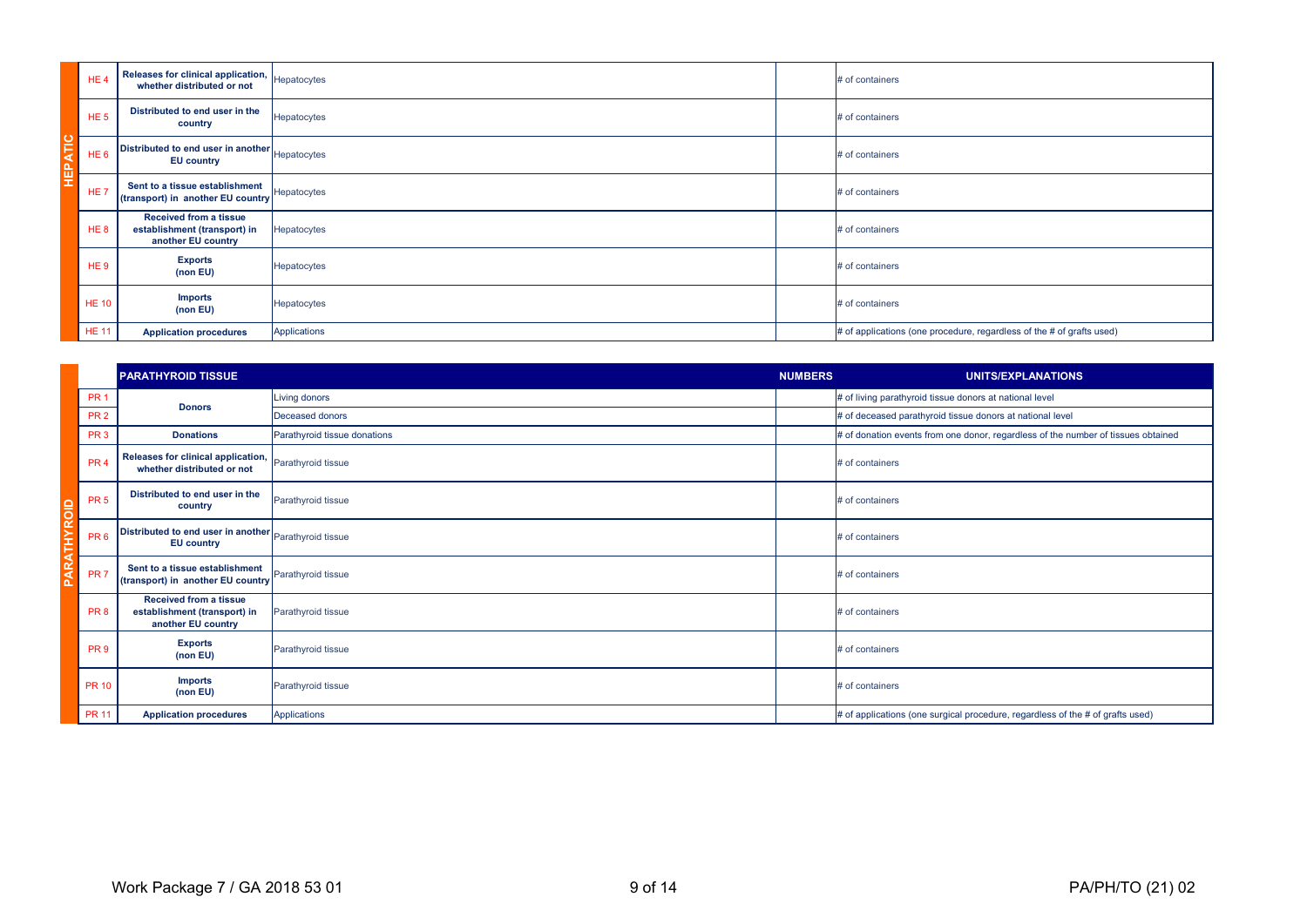







# HAEMATOPOIETIC CELLS ACTIVITY DATA

|                  |                 | <b>POTENTIAL FOR ALLOGENEIC DONATION</b>                                                                                | <b>Registered at</b><br>01/01 00:00 |                             |                        |                                        |                               |
|------------------|-----------------|-------------------------------------------------------------------------------------------------------------------------|-------------------------------------|-----------------------------|------------------------|----------------------------------------|-------------------------------|
|                  | SS a            | $\sharp$ of registered and typed HPC donors                                                                             |                                     |                             |                        |                                        |                               |
|                  |                 | SS a $2 \mid \#$ of registered and typed cord blood units available for transplantation of unrelated patients           |                                     |                             |                        |                                        |                               |
| <b>SUFFICIE</b>  |                 | <b>DISTRIBUTION AND EXCHANGE</b>                                                                                        |                                     | <b>DISTRIBUTED</b>          |                        | <b>IMPORT</b>                          | <b>EXPORT</b>                 |
|                  |                 | # of unrelated (unit: Cell product from one donor, regardless of the number of donations/containers)                    | <b>Nationally</b>                   | <b>From EU</b><br>countries | <b>To EU countries</b> | <b>From non-EU</b><br><b>countries</b> | To non-EU<br><b>countries</b> |
| ū                | SS b            | <b>HPC</b> from bone marrow for transplantation                                                                         |                                     |                             |                        |                                        |                               |
| $\boldsymbol{u}$ | SS I            | <b>2</b> HPC from peripheral blood for transplantation                                                                  |                                     |                             |                        |                                        |                               |
|                  | SS <sub>b</sub> | 3 Peripheral blood mononuclear cells for transplant support (e.g. donor lymphocytes for infusion)                       |                                     |                             |                        |                                        |                               |
|                  |                 | SS b 4 Peripheral blood mononuclear cells for other purposes, excluding ATMP (e.g. production of CAR-T cells, NK cells) |                                     |                             |                        |                                        |                               |
|                  | SS b            | 5 HPC from cord blood for transplantation                                                                               |                                     |                             |                        |                                        |                               |

|                |                                                                                                                                           |                                                                                                                         |                   | <b>ALLOGENEIC</b>              |              |                                    |
|----------------|-------------------------------------------------------------------------------------------------------------------------------------------|-------------------------------------------------------------------------------------------------------------------------|-------------------|--------------------------------|--------------|------------------------------------|
| ாய<br>$\alpha$ |                                                                                                                                           | DONATION/COLLECTION                                                                                                     | <b>AUTOLOGOUS</b> | <b>Related donor</b>           |              | <b>Unrelated</b><br>registry donor |
|                | # of donations (unit: Cell product collected from one donor in one donation procedure - may encompass more than<br>one apheresis session) |                                                                                                                         |                   | <b>Paediatric</b><br>(<18 yr.) | <b>Adult</b> |                                    |
|                |                                                                                                                                           | DC a 1 HPC from bone marrow for transplantation                                                                         |                   |                                |              |                                    |
|                |                                                                                                                                           | DC a 2 HPC from peripheral blood for transplantation                                                                    |                   |                                |              |                                    |
|                |                                                                                                                                           | $\Box$ DC a 3 Peripheral blood mononuclear cells for transplant support (e.g. donor lymphocytes for infusion)           |                   |                                |              |                                    |
|                |                                                                                                                                           | DC a 4 Peripheral blood mononuclear cells for other purposes, excluding ATMP (e.g. production of CAR-T cells, NK cells) |                   |                                |              |                                    |
|                |                                                                                                                                           | DC a 5 HPC from cord blood                                                                                              |                   |                                |              |                                    |
|                |                                                                                                                                           | DC a 6 Other cells (e.g. bone marrow for other purposes), excluding ATMP                                                |                   |                                |              |                                    |

|                       | <b>RELEASED FOR CLINICAL APPLICATION</b>                                                                                                                                                   | <b>AUTOLOGOUS</b> |                      | <b>ALLOGENEIC</b>                  |
|-----------------------|--------------------------------------------------------------------------------------------------------------------------------------------------------------------------------------------|-------------------|----------------------|------------------------------------|
|                       | # released for clinical application, whether distributed or not (unit: Cell product collected from one donor in one<br>donation procedure - may encompass more than one apheresis session) |                   | <b>Related donor</b> | <b>Unrelated</b><br>registry donor |
|                       | <b>TE a 1 HPC from bone marrow for transplantation</b>                                                                                                                                     |                   |                      |                                    |
|                       | TE a 2 HPC from peripheral blood for transplantation                                                                                                                                       |                   |                      |                                    |
| $\boldsymbol{\omega}$ | TE a $3$ Peripheral blood mononuclear cells for transplant support (e.g. donor lymphocytes for infusion)                                                                                   |                   |                      |                                    |
| ш                     | TE a 4 Peripheral blood mononuclear cells for other purposes, excluding ATMP (e.g. production of CAR-T cells, NK cells)                                                                    |                   |                      |                                    |
|                       | TE a 5 HPC from cord blood for transplantation                                                                                                                                             |                   |                      |                                    |
| $\boldsymbol{\omega}$ | TE a 6 Cord blood for other purposes, excluding ATMP (e.g. production of NK cells, mesenchymals)                                                                                           |                   |                      |                                    |
|                       | TE a $7$ Other cells (e.g. bone marrow for other purposes), excluding ATMP                                                                                                                 |                   |                      |                                    |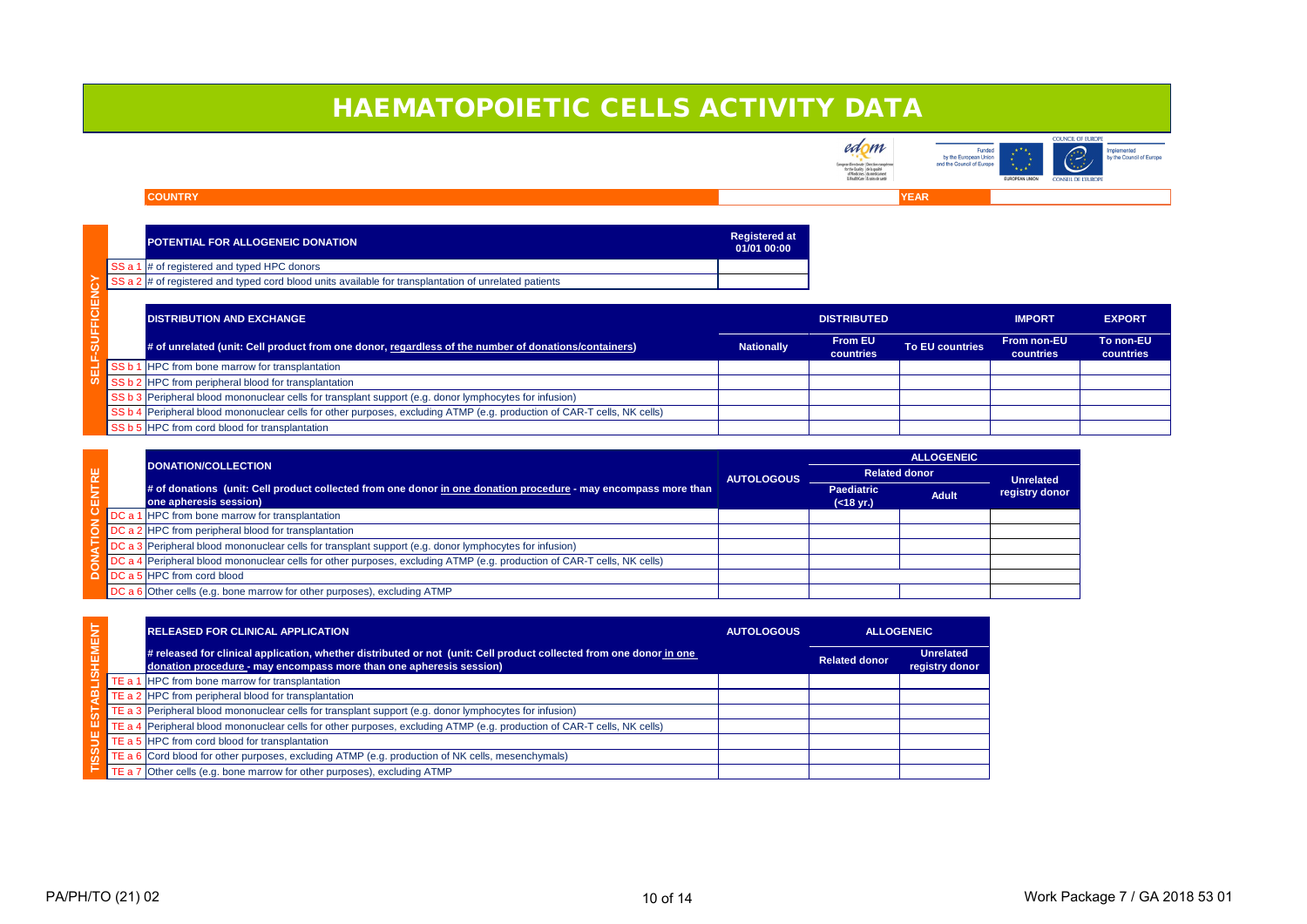|                         |        |                                                                                                                      | <b>AUTOLOGOUS</b> | <b>ALLOGENEIC</b>    |                                    |
|-------------------------|--------|----------------------------------------------------------------------------------------------------------------------|-------------------|----------------------|------------------------------------|
|                         |        | <b>TRANSPLANT PROCEDURES ASSOCIATED WITH CLINICAL APPLICATION</b>                                                    |                   | <b>Related donor</b> | <b>Unrelated</b><br>registry donor |
|                         | TC a 1 | $\frac{1}{4}$ of transplants (unit: One transplant procedure with cells obtained from one or more donors)            |                   |                      |                                    |
| ES                      |        | TC a $2 \neq 0$ f recipients (unit: One patient who had at least one transplant procedure during the year concerned) |                   |                      |                                    |
|                         |        | TC a 3 HPC from bone marrow for transplantation                                                                      |                   |                      |                                    |
| <b>CENTR</b>            |        | TC a 4 HPC from peripheral blood for transplantation                                                                 |                   |                      |                                    |
|                         |        | TC a 5 HPC from cord blood for transplantation                                                                       |                   |                      |                                    |
| $\overline{\mathsf{z}}$ |        |                                                                                                                      |                   |                      |                                    |
| ◀                       |        |                                                                                                                      | <b>AUTOLOGOUS</b> | <b>ALLOGENEIC</b>    |                                    |
| <b>ANSPL</b>            |        | OTHER PROCEDURES ASSOCIATED WITH CLINICAL APPLICATION                                                                |                   | <b>Related donor</b> | <b>Unrelated</b><br>registry donor |
| $\mathbf{R}$            | TC b 1 | # of procedures (unit: One application with cells obtained from one or more donors)                                  |                   |                      |                                    |
|                         | TC b   | $2$ $\sharp$ of recipients (unit: One patient who had at least one procedure during the year concerned)              |                   |                      |                                    |
|                         |        | TC b 3 Peripheral blood mononuclear cells for transplant support (e.g. donor lymphocytes for infusion)               |                   |                      |                                    |
|                         | TC b 4 | Peripheral blood mononuclear cells for other purposes (e.g. NK cells, Tregs, virus-specific cells), excluding ATMP   |                   |                      |                                    |
|                         |        | TC b 5 Other cells for other purposes, excluding ATMP                                                                |                   |                      |                                    |

# PA/PH/TO (21) 02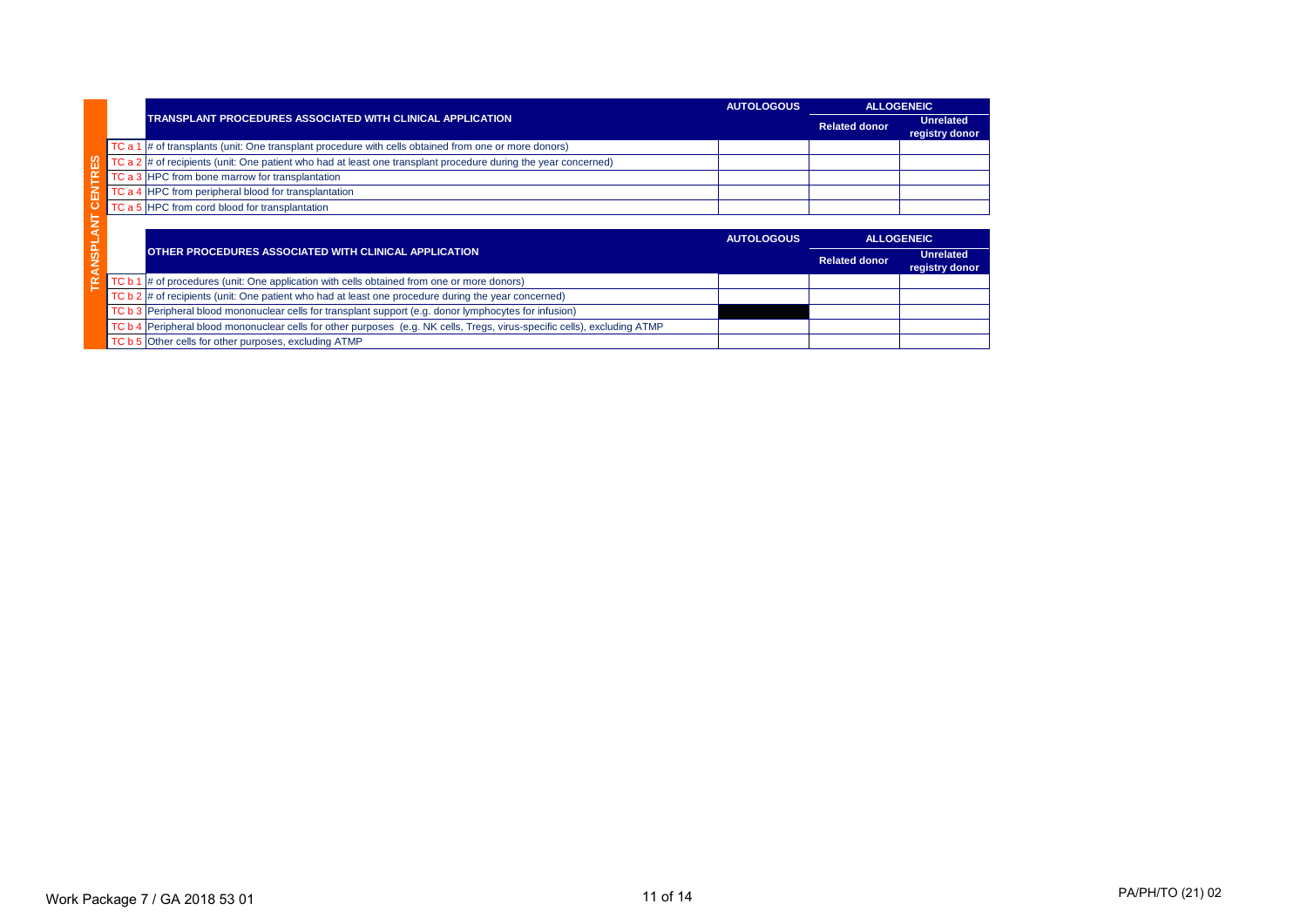### **COUNTRY YEAR**

|                              | <b>PARTNER GAMETES/EMBRYOS</b>                                                                        | <b>Numbers (regardless of</b><br>treatment type) | UNITS/EXPLANATIONS                                                             |
|------------------------------|-------------------------------------------------------------------------------------------------------|--------------------------------------------------|--------------------------------------------------------------------------------|
|                              | PA b 1 $\#$ of oocyte retrievals                                                                      |                                                  | $\#$ of retrieval procedures where at least one oocyte was retrieved           |
|                              | PA b $2 \mid #$ of oocytes retrieved                                                                  |                                                  | # of oocytes retrieved in total                                                |
|                              | PA b $3 \mid #$ of oocytes cryopreserved                                                              |                                                  | $\#$ oocytes cryopreserved in total                                            |
|                              | PA b 4  # of sperm collections (including MESA, PESA and TESE)                                        |                                                  | # of collections, regardless of number of straws and method of collection used |
|                              | PA b 5 $\#$ of sperm units cryopreserved                                                              |                                                  | $#$ of straws/vials                                                            |
|                              | PA b 6 $\#$ of embryos cryopreserved                                                                  |                                                  | $#$ of embryos                                                                 |
| PA <sub>b</sub> 7            | $\#$ of embryo transfers (fresh or cryo)                                                              |                                                  | $\#$ of procedures, regardless of the number of embryos transferred            |
|                              | PA b 8 $\#$ of embryos transferred (fresh or cryo)                                                    |                                                  | $#$ of embryos                                                                 |
| PA <sub>b</sub> <sub>9</sub> | # of embryos transferred (fresh or cryo) from donated sperm and partner<br><b>oocytes</b>             |                                                  | $#$ of embryos                                                                 |
|                              | PA b 10 <sup>#</sup> of embryos transferred (fresh or cryo) from donated oocytes and<br>partner sperm |                                                  | $#$ of embryos                                                                 |

| MAR PARTNER ACTIVITIES                                            | <b>IUI</b> | <b>IVF/ICSI</b> | <b>Frozen/cryo embryo</b><br>transfers (FET) | <b>UNI</b>                                                                |
|-------------------------------------------------------------------|------------|-----------------|----------------------------------------------|---------------------------------------------------------------------------|
| $\blacksquare$ PA a 1 $\vert \#$ of couples treated               |            |                 |                                              | $\#$ of couples that had at least one treatm<br>completed                 |
| $\vert$ PA a 2 $\vert \#$ of treatment cycles without stimulation |            |                 |                                              | $\#$ of cycles without ovarian stimulation (i<br>one of the interventions |
| $\vert$ PA a 3 $\vert \#$ of treatment cycles with stimulation    |            |                 |                                              | $\#$ of cycles with ovarian stimulation (exc<br>one of the interventions  |

# MAR ACTIVITY DATA





## **UNITS/EXPLANATIONS**

ment cycle intervention (IUI, IVF/ICSI and/or FET)

(includes hormone substituted cycles) that ended up with

cludes hormone substituted cycles) that ended up with

| <b>DISTRIBUTION AND EXCHANGE OF PARTNER</b>                     | <b>TRANSPORT/DISTRIBUTION</b>  |                       | <b>IMPORT</b>                | <b>EXPORT</b>       |                          |
|-----------------------------------------------------------------|--------------------------------|-----------------------|------------------------------|---------------------|--------------------------|
| GAMETES/TISSUES/EMBRYOS (ACCESS TO CARE)                        | <b>From other EU countries</b> | To other EU countries | <b>From non-EU countries</b> | To non-EU countries | UNITS/EXPLANATIONS       |
| PA c 1 $\#$ of oocytes                                          |                                |                       |                              |                     | $#$ of oocytes           |
| PA c 2 $\#$ of sperm units                                      |                                |                       |                              |                     | $#$ of straws/vials      |
| PA c 3 $\#$ of embryos                                          |                                |                       |                              |                     | $#$ of embryos           |
| PA $c$ 4 $\#$ of ovarian tissues                                |                                |                       |                              |                     | $\#$ of vials/containers |
| PA c 5  # of testicular tissues (including MESA, PESA and TESE) |                                |                       |                              |                     | $\#$ of vials/containers |
|                                                                 |                                |                       |                              |                     |                          |

| DELIVERIES AND LIVE BORN CHILDREN (born during the reporting |            | <b>Treatment type</b>           | UNITS/EXPLANATIONS                                                                          |  |
|--------------------------------------------------------------|------------|---------------------------------|---------------------------------------------------------------------------------------------|--|
| year regardless of when conceived)                           | <b>IUI</b> | <b>IVF/ICSI (fresh or cryo)</b> |                                                                                             |  |
| $PA d 1 \# of$ deliveries                                    |            |                                 | $\frac{1}{2}$ of deliveries regardless of the number of children born (including stillborn) |  |
| $PA d 2 \nparallel \# of live born children$                 |            |                                 | $\#$ of infants with any vital signs                                                        |  |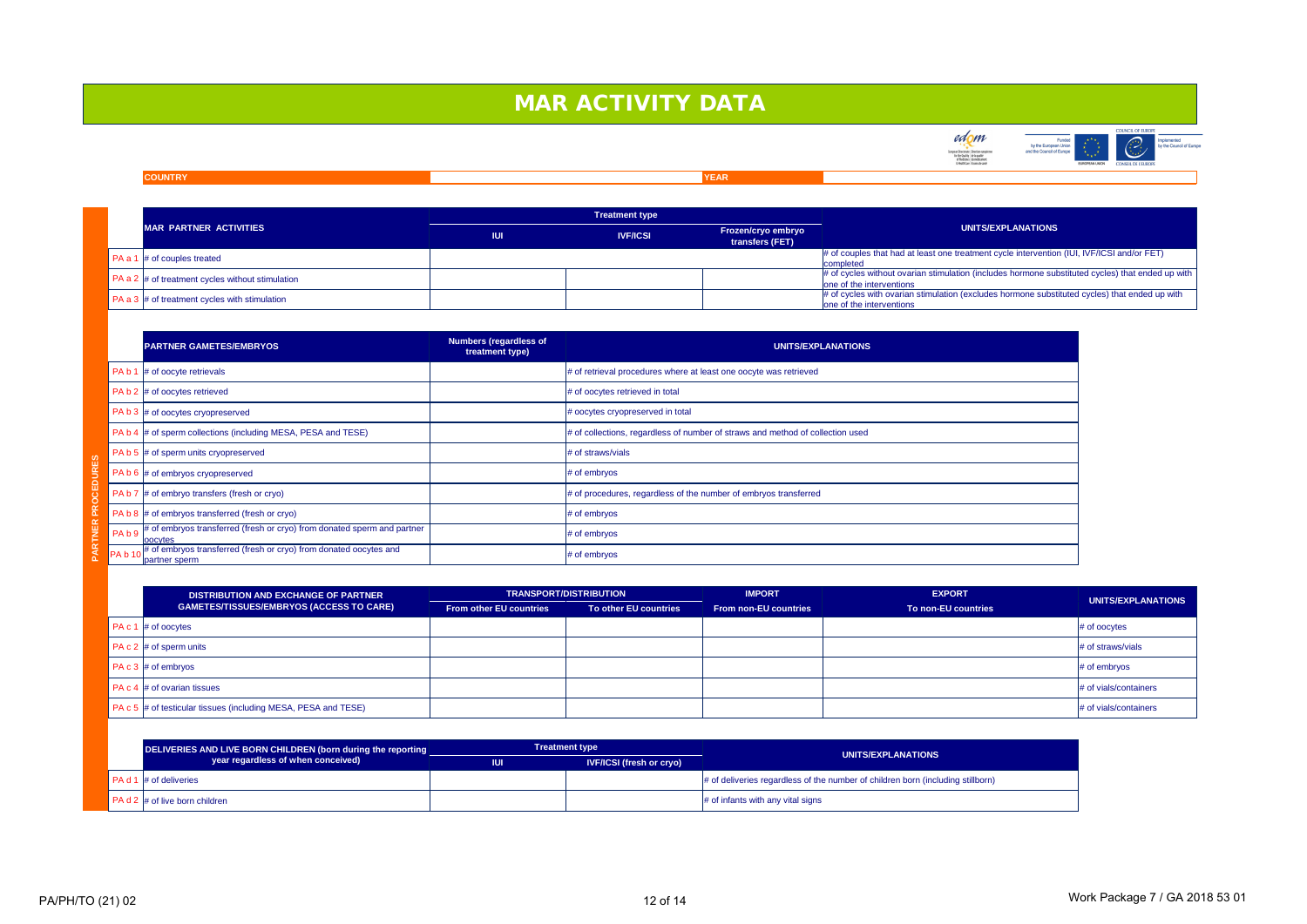| NON-PARTNER GAMETES/EMBRYOS                                                          | <b>Numbers (regardless of</b><br>treatment type) | UNITS/EXPLANATIONS                                                                                     |
|--------------------------------------------------------------------------------------|--------------------------------------------------|--------------------------------------------------------------------------------------------------------|
| NP a 1 $\#$ of oocyte donors for dedicated and split donation cycles                 |                                                  | $\#$ of donors (recruited for the specific purpose of donation), regardless of the number of donations |
| NP a $2 \mid \#$ of oocyte donors of supernumerary oocytes (from partner procedures) |                                                  | $\#$ of donors of supernumerary oocytes from partner procedures, regardless of the number of donations |
| NP a $3 \mid \#$ of oocyte retrievals intended for donation (dedicated or split)     |                                                  | # of retrieval procedures where at least one oocyte was retrieved                                      |
| NP a 4 $\#$ of oocytes donated (dedicated, split or supernumerary)                   |                                                  | $#$ of oocytes                                                                                         |
| NP a 5 $\#$ of oocytes cryopreserved (dedicated, split or supernumerary)             |                                                  | $#$ of oocytes                                                                                         |
| NP a 6 $\#$ of sperm donors                                                          |                                                  | $\#$ of donors who provided at least one sample during the year                                        |
| NP a 7 $\#$ of sperm collections                                                     |                                                  | $\#$ of collections, regardless of the number of straws                                                |
| NP a 8 $\#$ of sperm units cryopreserved                                             |                                                  | # of straws/vials                                                                                      |
| NP a 9 $\#$ of embryos donated                                                       |                                                  | $\#$ of embryos (supernumerary after partner and non-partner treatments)                               |

|  | $\mathbf{F}$ is the property changed to the property of $\mathbf{F}$<br>NP $c$ 6 $\#$ of embryos transferred (fresh or cryo) |                 | $\sim$ or mandiviry provousive involving admaled opening regardively or the namber of child you mandiviry<br># of embryos (transferred) from donated sperm |
|--|------------------------------------------------------------------------------------------------------------------------------|-----------------|------------------------------------------------------------------------------------------------------------------------------------------------------------|
|  | MAR with non partner OOCYTE donation                                                                                         | <b>IVF/ICSI</b> | UNITS/EXPLANATIONS                                                                                                                                         |
|  | NP d 1 $\#$ of recipients                                                                                                    |                 | $\#$ women who underwent at least one embryo transfer involving donated oocytes (in the reporting country)                                                 |
|  | NP $d2 \neq d$ of treatment cycles with donated oocytes                                                                      |                 | # of cycles, stimulated or non-stimulated, where donated oocytes were used                                                                                 |
|  | NP d 3 $\#$ of partner sperm collections                                                                                     |                 | $\#$ of collections, regardless of the number of straws                                                                                                    |
|  | NP $d$ 4 $\#$ of embryos cryopreserved                                                                                       |                 | # of embryos (cryopreserved) from donated oocytes                                                                                                          |
|  | NP $d$ 5 $\#$ of embryo transfers (fresh or cryo)                                                                            |                 | $\#$ of procedures involving donated oocytes, regardless of the number of embryos transferred                                                              |
|  | NP $d6$  # of embryos transferred (fresh or cryo)                                                                            |                 | # of embryos (transferred) from donated oocytes                                                                                                            |

|                                                 | <b>DISTRIBUTION AND EXCHANGE OF NON-PARTNER</b> |                                | <b>TRANSPORT/DISTRIBUTION</b> |                              | <b>EXPORT</b>        |                    |
|-------------------------------------------------|-------------------------------------------------|--------------------------------|-------------------------------|------------------------------|----------------------|--------------------|
|                                                 | <b>GAMETES/EMBRYOS (COMMERCIALISATION)</b>      | <b>From other EU countries</b> | To other EU countries         | <b>From non-EU countries</b> | To non-EU countries  | UNITS/EXPLANATIONS |
| $\sqrt{P}$ NP b 1 $\#$ of sperm units           |                                                 |                                |                               |                              | $\#$ of straws/vials |                    |
| $\Box$ NP b 2 $\parallel \#$ of donated embryos |                                                 |                                |                               |                              | $\#$ of embryos      |                    |
|                                                 |                                                 |                                |                               |                              |                      |                    |

|                                                      |            | <b>Treatment type</b> |                                                                                                              |
|------------------------------------------------------|------------|-----------------------|--------------------------------------------------------------------------------------------------------------|
| MAR with non partner SPERM donation                  | <b>IUI</b> | <b>IVF/ICSI</b>       | UNITS/EXPLANATIONS                                                                                           |
| NP $c$ 1 $\#$ of recipients                          |            |                       | $\#$ women who underwent IUI and/or an embryo transfer involving donated sperm (in the reporting<br>country) |
| NP $c$ 2 $\#$ of treatment cycles with donated sperm |            |                       | $\#$ of cycles, with or without ovarian stimulation, where donated sperm was used                            |
| NP $c$ 3 $\#$ of partner oocyte retrievals           |            |                       | $\#$ of retrieval procedures where at least one oocyte was retrieved                                         |
| NP c 4 $\#$ of embryos cryopreserved                 |            |                       | $\#$ of embryos (cryopreserved) from donated sperm                                                           |
| NP $c$ 5 $\#$ of embryo transfers (fresh or cryo)    |            |                       | # of transfer procedures involving donated sperm, regardless of the number of embryos transferred            |
| NP $c$ 6 $\#$ of embryos transferred (fresh or cryo) |            |                       | # of embryos (transferred) from donated sperm                                                                |

| MAR with non partner OOCYTES AND SPERM donation<br>(double donation)                  | <b>IVF/ICSI</b> | UNITS/EXPLANATIONS                                                                                                    |
|---------------------------------------------------------------------------------------|-----------------|-----------------------------------------------------------------------------------------------------------------------|
| NP e 1 $\#$ of recipients                                                             |                 | $\mu$ women who underwent at least one embryo transfer involving donated oocytes and sperm (in the reporting country) |
| $\overline{NP}$ e 2 $\overline{H}$ of treatment cycles with donated oocytes and sperm |                 | # of cycles, stimulated or non-stimulated, where donated oocytes and sperm were used                                  |
| $\overline{NP}$ e 3 $\overline{\mu}$ of embryos cryopreserved                         |                 | # of embryos (cryopreserved) from donated oocytes and sperm                                                           |

| ed sperm (in the reporting  |  |
|-----------------------------|--|
| <i>r</i> as used            |  |
|                             |  |
|                             |  |
| mber of embryos transferred |  |
|                             |  |
|                             |  |
|                             |  |

PA/PH/TO (21) 02